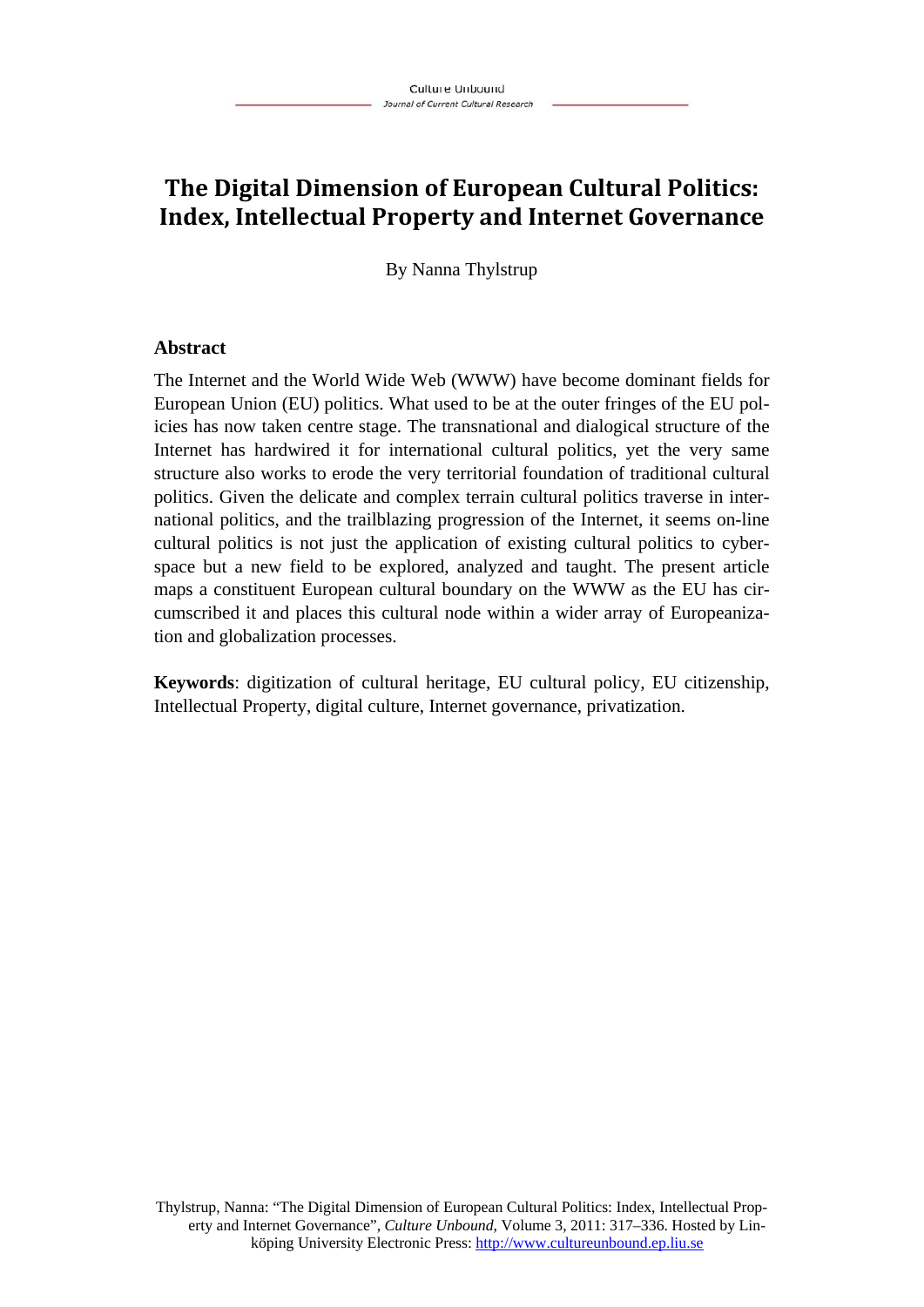### **Introduction**

'Culture' was introduced as a formal EU competence in 1992 with the agreement on the Treaty of Maastricht. Since its inception, the 'culture article' 167 (formerly 128 and 151) in the Treaty of Europe (TEU) has been left relatively undisturbed throughout the different Treaty amendments. It is effectively constrained by a strict application of the subsidiarity principle, and is exempt from legislative harmonization. However, despite the rigorous application of the subsidiarity principle, the article contains a 'loop hole'- namely, article 167.4 - which reads: ´The Union shall take cultural aspects into account in its action under other provisions of the Treaties, in particular in order to respect and to promote the diversity of its cultures.' (European Commission Culture: Article 167 2010). This fourth paragraph underlines the transversal character of culture with regard to other Community actions. The objective of the paragraph is to ensure that Community legislation covers cultural issues. But it also indicates that the EU Commission's working definition of culture is all-encompassing and consequently difficult to distinguish from political, economic and legal fields as such.

The EU's inclusion of a cultural dimension invokes two central themes on overarching Europeanization processes. First, it touches upon the genesis of state formation and the philosophy dominant within the EU's bureaucracy (e.g. supranationalism, liberalism or republicanism) and the degree of autonomy of the scientific fields that fall under it. Second, it reveals the impact transnational privatization has on cultural politics.

By employing Europeana, the EU's large-scale digitization project, as a case study, the present article maps these ideological fluctuations as they appear in policies and politics in the WWW. Contrary to popular belief, neither the Internet nor the WWW is a borderless sphere. Instead, both realms have become constitutive factors in already-existing geopolitical hegemonic formations along two axes: a vertical axis of territorially bound national and supranational cultural politics and a horizontal axis of 'rootless' transnational market forces. The analysis revolves around these two axes: on a vertical plane, it charts out EU's cultural politics between communitarian and procedural politics as they appear on the WWW. On a horizontal plane, the article describes how globalization and privatization affect, and possibly erode, these vertical strategies.

The article uses three thematic clusters to illustrate how the abovementioned horizontal and vertical perspectives collide: the index, intellectual property rights and Internet governance. The EU Commission has employed Europeana as an incentive for integration and a public service statement, yet at the same time the EU Commission is also restructuring Europeana to fit the transnational horizontal nature by using it as a lever to adjust and harmonise copyright legislation within the EU.

The EU Commission is thus pursuing a paradoxical strategy to maintain its position and that of the EU: On the one hand, the EU Commission is increasingly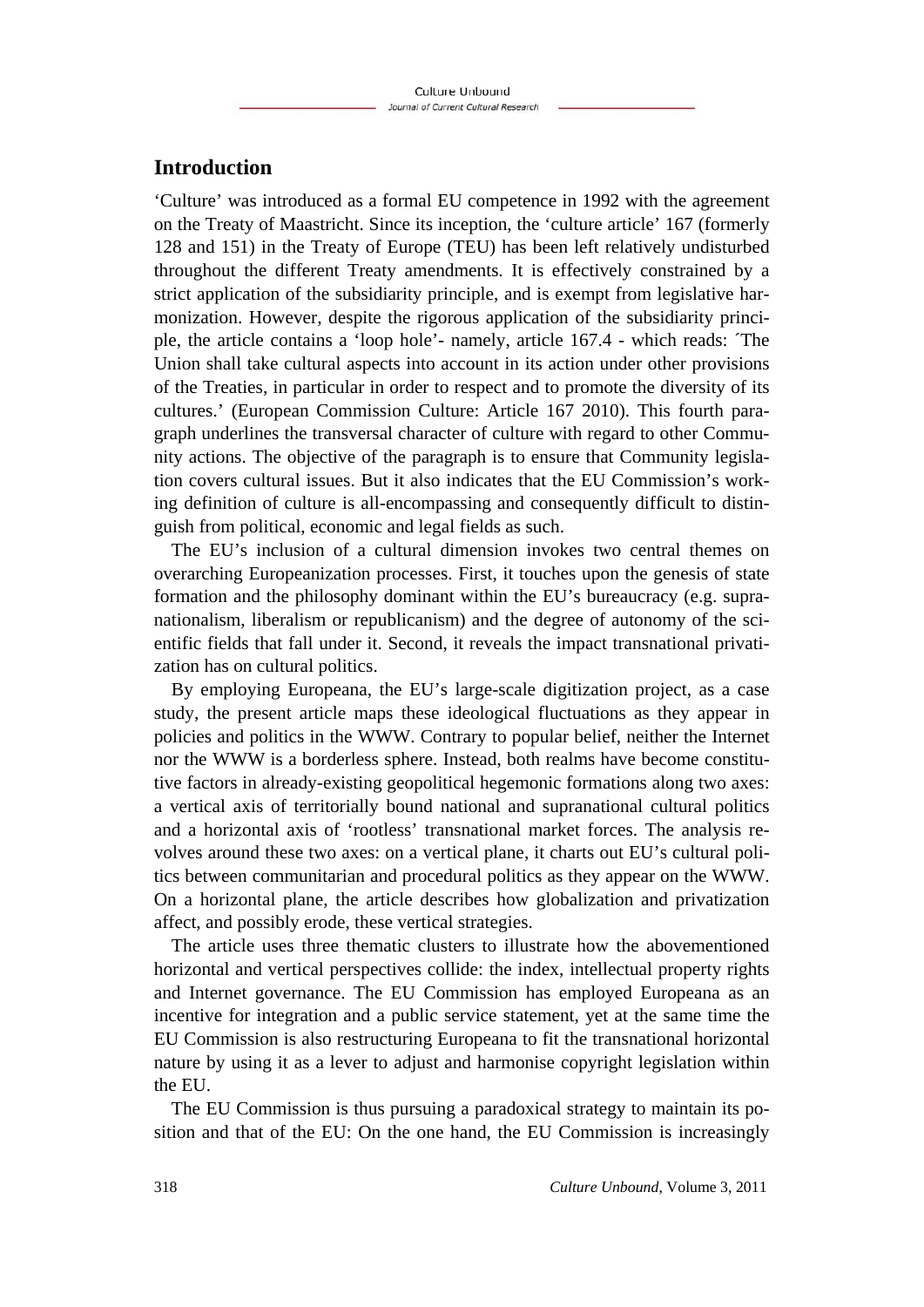emphasising communitarian aspects of culture to unify its citizens (Shore 1993; Galtung 1994; Delanty 1995; Pantel 1999; Pietersee 1999; Shore 2000; Haller & Shore 2005) and at the same time promoting culture as civic rights, welfare principles and scientific autonomy (MacCormick 1997; Weiler 1997; Kaufmann & Raunig 2002; Habermas 2003; Stiegler & Adolphe 2005; Kreis 2006; Müller 2007; Stiegler 2010); yet, on the other hand, the EU is escalating its privatization strategies in the transnational field of neo-liberal politics (Boorsma 1998; Bourdieu 1998; Smithuijsen 1998; Beale 1999; Belke & Schneider 2006; Schmitt 2011). The three clusters cannot be divided with a sharp distinction. Rather, they share some positions while rejecting others and in that respect they all reflect certain aspects of the diverse and strongly fragmented expressions of EU cultural politics (Staiger 2009).

## **A Note on Empirical Data**

It is impossible to analyze EU policy making by means of a domestic state model (Knill & Lehmkuhl 2002; Hajer 2003). The lack of a central agenda setting and coordinating authority, combined with a process that involves constant deliberation and cooperation between several levels of state and non-state officials, makes supranational policy-making a distinctly more complex operation. In addition to this procedural complexity, the national and international adaptation of EU legislation needs to satisfy a multitude of territorial and functional constituencies. For these reasons EU decision-making gives more significant weight to private interest groups alongside European, national and sub-national state officials than national decision-making would (Hix 1998). The present article focuses on the role of the EU Commission because it accepts that the EU Commission remains, despite several political setbacks and harsh criticism from inter-governmentalist theory, a powerful supranational organization with the capacity to set a normative agenda in the EU (Hooghe & Nugent 2006). However, accepting the complex agenda-setting structure of the EU, the argument here is built on the basis of policy documents, official EU communications and interviews with stakeholders, EU officials and Europeana employees.

### **Europeana – A Brief Introduction**

Before embarking on the analysis, a brief introduction to Europeana and the idea of digitizing cultural heritage is in order.

French politicians and practitioners conceived the idea of Europeana in 2005 as a reaction to Google's invention of Google Books. Emphasising what he perceived as the dialogical and relational nature of books, the then French Minister of Culture, Donnedieu De Vabre, strongly objected to the idea that peoples' access to French culture online should be facilitated by an "Anglo-American machine"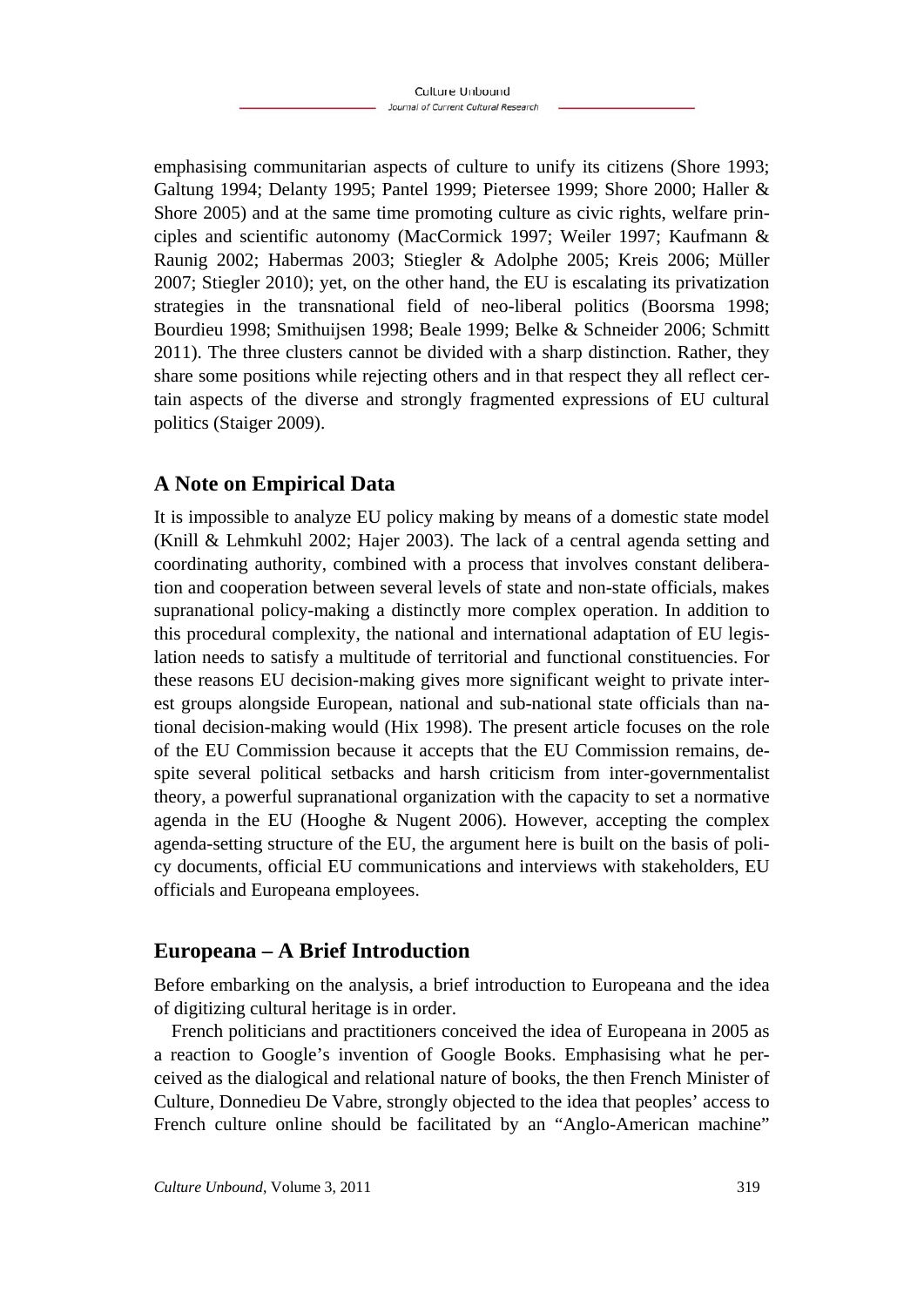(Jeanneney 2007: 60). The French position thus implied not only that artworks are relational and embodied, but also, and more importantly for the present analysis, a discourse on the bias of technology (Winner 1986; Latour 1992; Flanagan, Howe & Nissenbaum 2008) claiming that American technology was essentially discriminatory of French cultural and political values.

Invoking the concept of "cultural diversity" (in this case understood as "cultural exceptionalism" (Vernier 2004)), the French government urged the EU to construct a European alternative to Google's search engine and archive (Jeanneney 2007). Occasioned by France, the EU Commission promptly adopted the idea of Europeana as a "flagship project" for the emerging EU cultural policy (Interview Luca Martinelli, Principal Administrator at the European Commission, Directorate General "Information Society and Media", Luxembourg, 2011). The EU Commission's assimilation of Europeana as a part of their policy objectives was in accordance with general EU cultural objectives aiming at creating cohesion and profit for the EU and its member states while still respecting the principle of subsidiarity. President José Manuel Barroso thus noted in a letter to Jacques Chirac:

Comme vous soulignez, nos bibliothèques et nos archives contiennent la mémoire de nos culture européenne et de société. La numérisation de leur collection – manuscrits, livres, images et sons – constitue un défi culturel et économique auquel il serait bon que l'Europe réponde de manière concertée<sup>1</sup> (Letter from Commission President Barroso 2005)

The letter communicated that European cultural heritage was both culturally and economically valuable for the EU. He thus embedded the French-cum-EU initiative as an important element in a double-barrelled strategy aiming first at European polity formation by means of providing pan-European access to Europe's cultural heritage and second, at EU profit enhancement by means of expanding the EU's competences on the Internet and the WWW. Soon after José Manuel Barroso's letter, the EU Commission sent out a statement that contrasted the slow pace of European digitization first to Google's fast-paced digitization project and subsequently to large-scale digitization initiatives in India and China (i2010: digital libraries 2005). The communication made it clear that Europeana's ambition was threefold: enforcing integration within the EU, expanding the public sphere on the WWW and enabling competition with third party states. A competitive external dimension, expressed specifically through the juxtaposition with Google Books, was thus adjoined to the integrative and informative internal dimension.

To the wider public, Europeana is primarily perceived as a portal exposing cultural heritage from various sources to Europe's citizens. Hans Jansen, the archive's Director of e-Strategy, notes that the main difference between Google and Europeana is in the content it provides and the way it accords relevancy to objects (Interview Hans Jansen, Director of e-Strategy, Europeana, Den Haag, 2010).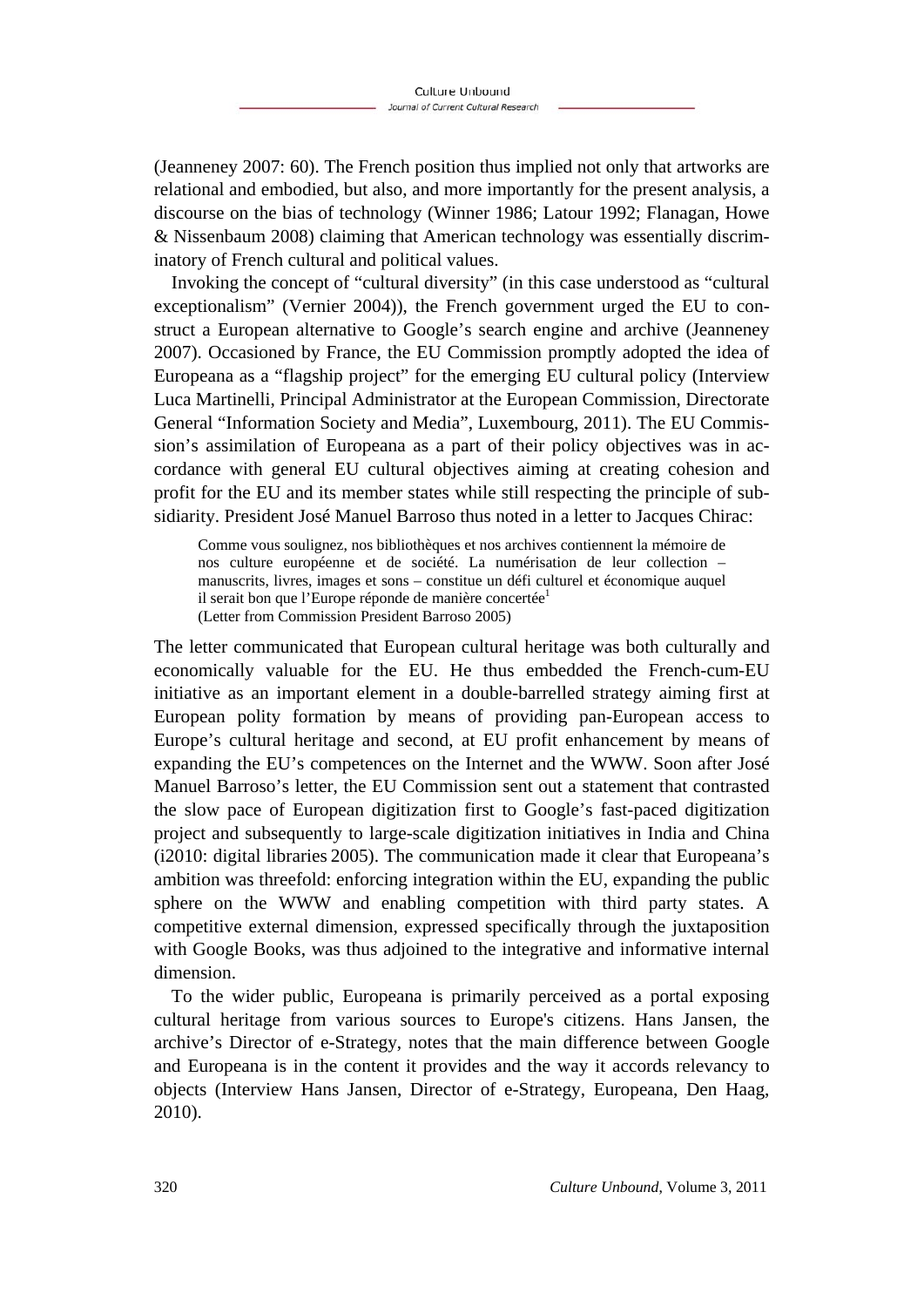According to other Europeana staff, however, this distinction does not entirely capture the essential characteristics of Europeana, which are as diverse as the interests invested in it. Europeana has thus been called a search engine, a portal, a cultural institution or, as some of its chief architects explain:

Europeana thus is much more than a Digital Library: it is a DLS [Digital Library System] in the sense defined by DELOS [an international association for digital libraries], and at same time based on a DLMS [Digital Library Management System] as developed in the Europeana V1.0 and EuropeanaConnect projects and which may in turn be used to generate different varieties of Digital Library Systems. (Concordia, Gradmann & Siebinga 2009: 69)

In layman's terms, the professed main goal of Europeana's chief architects is to build an open services platform enabling users and cultural institutions to access and manage a large collection of surrogate objects representing digital and digitized content via an Application Program Interface (API). While this may sound like a purely technical discourse, it is in reality a highly politicized enlightenment discourse on how to ensure transparency and free access to knowledge in an increasingly opaque WWW marked by an expanding intellectual property rights regime.

The following pages analyze Europeana as an example of how the forces of globalization and digitization impact traditional cultural politics in the digital sphere.

### **The European Archive and its Index**

Having already established that Europeana's terminology is not set in stone, we can for the sake of clarity refer to it as a European archive in the broad sense of the word (Derrida 1996; Myerson 1998; Velody 1998; Zajko 1998; Huyssen 2003). When discussing concrete archives the explicitly political question about 'who' governs and orders the archive is often reduced to the technically instrumental 'how' thereby displacing political-moral questions to technical discourse (Brown & Davis-Brown 1998). This section intends to draw out the cultural politics at play in Europeana's archives and thus the politics embedded in the digitisation discourse.

Analyzing the cultural political aspects of Europeana, two overall political ambitions seem to dominate: on the one hand, it works to preserve the autonomy of science and art works; on the other hand it aims at instilling Europeans with a sense of unity on the basis of a shared cultural heritage. As I shall argue, the former position echoes civic values, while the latter invokes communitarian ideals.

The scholarly turn towards the concept of cultural identity (Smith 1992; Taylor, Gutmann et al. 1994; Kymlicka 1997; Buchanan 1998) has been a defining moment for the status of cultural heritage. Not all scholars who took an interest in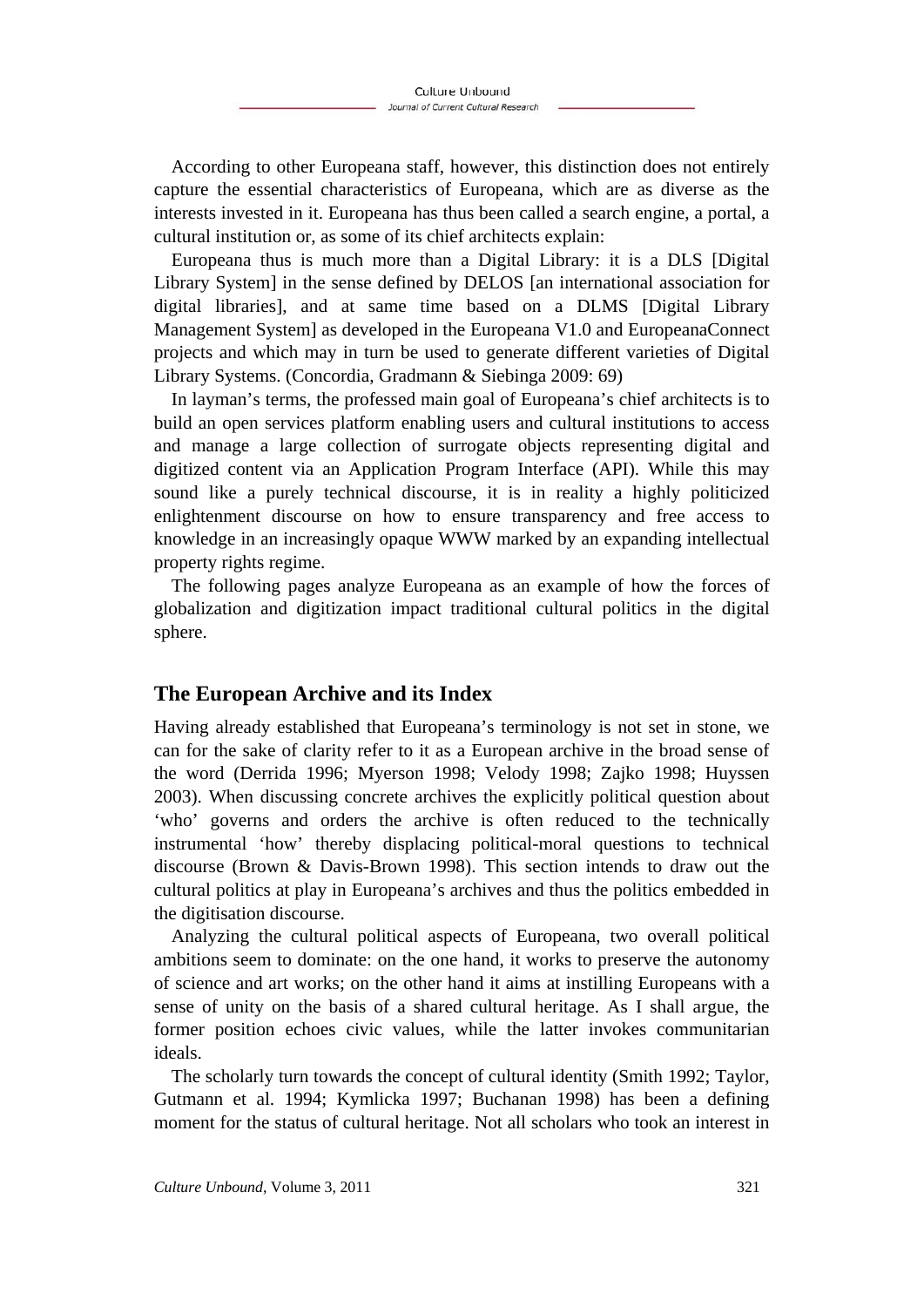cultural identity adopted similar approaches, however: there was a discernible school of thought endorsing self-determination in more or less explicit terms (Kymlicka 1989; Margalit & Raz 1995; Taylor 2004). The EU's appropriation of cultural heritage as a bearer of cultural identity and culture as the soul of Europe resonates with these communitarian convictions (EUROPA: Commission unveils plans for European digital libraries 2005; EUROPA: A Soul for Europe 2006; European Culture Portal). Following Charles Taylor, one could account for the obsession with cultural heritage as being a part of a more general trend – the right to recognition (Taylor & Gutmann 1994). This right to recognition has been appropriated by the French protectionist strategy of French, and European, culture in the face of US cultural hegemony by advocating first cultural exceptionalism, and later modifying it as cultural diversity (Farchy 2004).

Against this cultural view, other scholars have warned that cultural heritage is all too easily reified into closed totalities and opposed the idea that a person's identities remain dependent upon a defined culture or even the rootedness in a particular culture (Calhoun 1992; Delanty 2000; Habermas 2005; Eriksen & Stiernfelt 2009). Slavoi Žižek (1997) has argued that the dominant WWW discourse, the cultural heritage craze and communitarian politics are all formations of capitalism. As a more optimistic alternative to this 'prepolitical' nature of communitarian politics and "postpolitical" nature of the WWW discourse, Jürgen Habermas (1994) has argued that a procedural system of deliberative politics is needed to reinforce the democratic potential of the public sphere. However, to Habermas' mind the Internet and the EU have yet to prove to be successful public spheres in which citizens can express their views freely and without regard to status (Jeffries 2010).

In the case of Europeana, the division between cultural and civic discourse reveals itself in the EU Commission's entwinement of a cultural heritage and a knowledge discourse. The knowledge discourse echoes theoretical arguments set forth by Habermas and Žižek while the cultural heritage discourse emphasizes similar points as Taylor and Will Kymlicka. This distinction is important because the different discourses frame and determine the diverse political potential of Europeana. Thus, although the two concepts 'knowledge' and 'cultural heritage' in many respects resemble each other at first sight, the semantic implications of each term differ greatly. What I mean by the semantic division between 'cultural heritage' and 'knowledge' is the transformation from analogue to digitized heritage caused by the digitization process. The physicality of analogue material conveys what one could call a Kantian separation of content and form. A senior staff working at the EU Commission's DG Information Society confirms the distinction and explains the difference in the following terms:

Film heritage is the physical copies. Digitizing films is not a way of preserving them. This is a common mistake. When you go into digitization you enter an active process that never ends. While if you keep the analogue material, you keep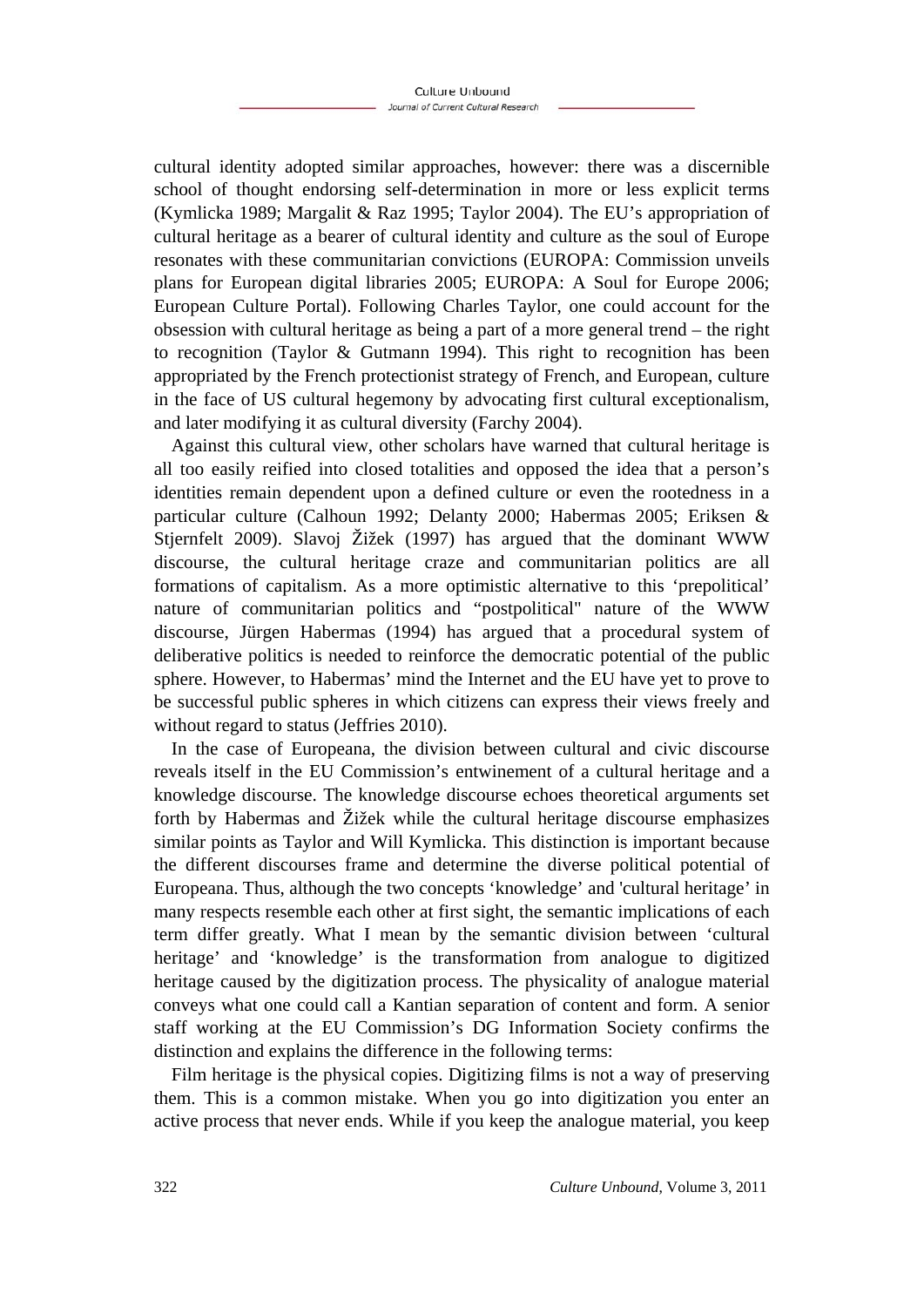it. What digitization is giving us is the possibility of providing access in a way that we have never imagined before. So that is the point of digitization, of providing access. (Interview Marisol Pérez Guevara, Administrator at the European Commission, Directorate-General Information Society and Media, Unit Audiovisual and Media Policies, Bruxelles, 2011)

The digitization process thus transforms heritage artefacts into dynamic digital material without strong boundaries between data and metadata (Abrams, Cruse & Kunze 2009). The difference is also emphasised in the disciplinary discourse of digitization, which differentiates between preservation of physical copies and curation of digital copies (Yakel 2007; Abrams, Cruse & Kunze 2009; McCrary 2011). The political nature of the semantic difference between knowledge and heritage was confirmed by Europeana senior staff, who noted that the EU Commission were very adamant regarding the implementing of the cultural heritage discourse into Europeana's communication flow (Interview anonymous senior staff, Europeana, 2011).

The EU Commission's heritage discourse narrates a fragmented European history as a united European collective memory. In this respect the task of Europeana is to communicate European memory as an aesthetic construction of representations of the past in accordance with the needs of the present EU community (Halbwachs 1925). Europeana works as a mediator of symbolic form, constituting and guiding the European Commission's cultural logic through a specific set of protocols and context (Gitelman 2006: 7). In this sense the Europeana archive makes sense of 'Europe' by invoking the collective nature of European cultural heritage. The 'index' can be consequently seen as a European algorithm ordering the European narrative in the EU archive.

As a subjective signifier the index, and the right to define it, plays an important role in cultural politics. And it was exactly this right to define the algorithm that orders our perception of the world which motivated the French to invent Europeana in the first place. In his book *Google and the Myth of Universal Knowledge: a View from Europe* Jean-Noël Jeanneney (2007: 47) expounded the urgent need for an autonomous European search engine to serve as an alternative to Google:

A European algorithm ought to be defined, so that it can be used knowledgeably, subjected to criticism, and eventually improved, by anyone who cares to (We know that some Americans favour making algorithms patentable; the former French prime minister, Michel Rocard, along with other European parliamentarians in Brussels, rightly opposed that idea.) The development of an algorithm is not necessarily the prerogative of the public sector … The state, however, should do the instigating.

In the above quote, Jeanneney invokes two central themes: he presupposes a European unity, and he emphasises the importance of Enlightenment as a political practice that stresses the need for a public framework to ensure public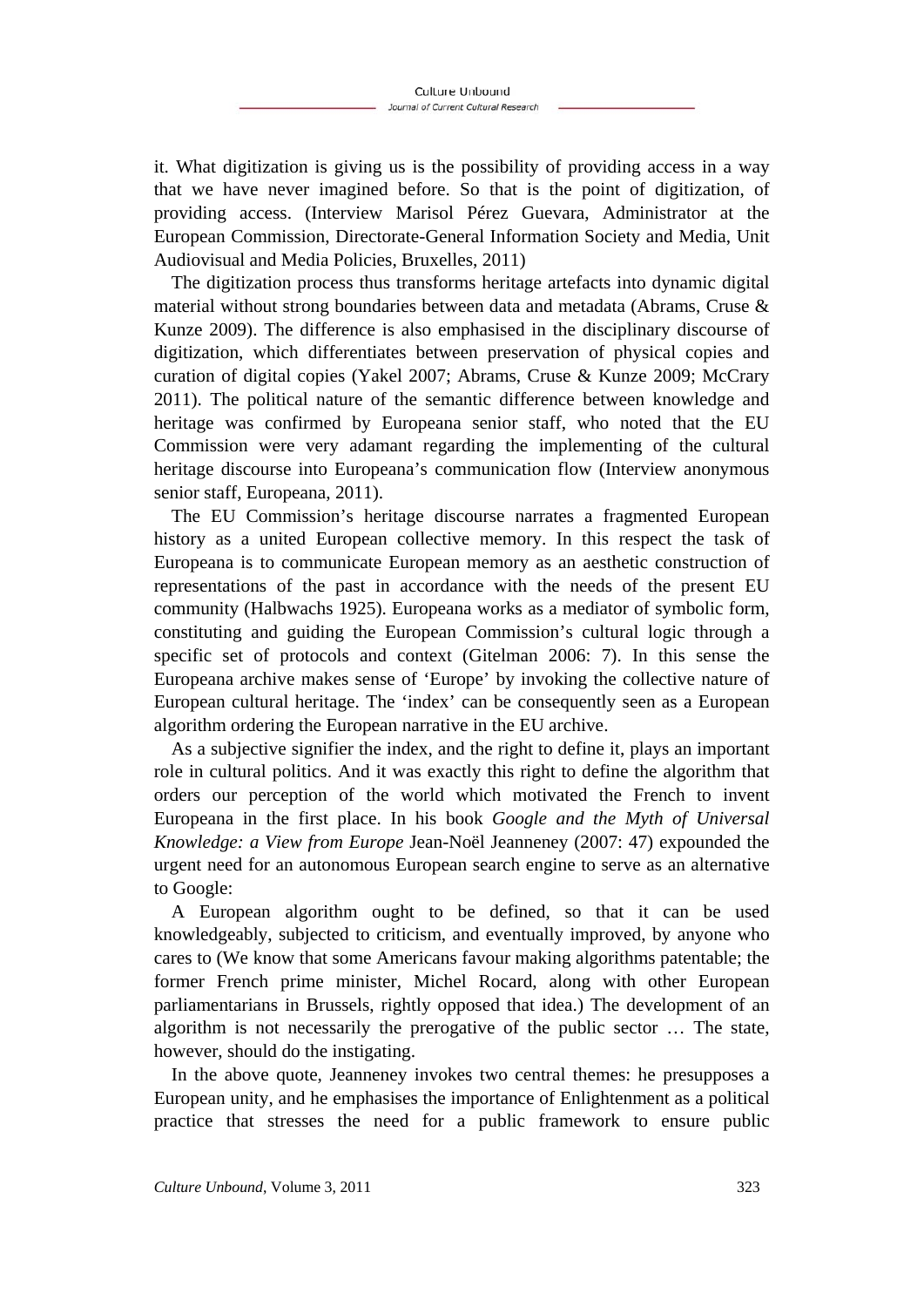accountability. He thus vacillates between cultural exceptionalism as it has been inscribed in French cultural politics (Farchy 2004), and political proceduralism, as it is understood by Habermas (1994). The former culturalist reasoning is primarily found in the discourses of the EU Commission and the stake-holders. The people constructing Europeana's technology and infrastructure, however, predominantly appropriate an Enlightenment discourse emphasising issues such as accountability, public service and individual reasoning.

A key ambition for several Europeana core members is to incorporate the information management concept Linked Open Data (LOD, also sometimes referred to Open Linked Data) into Europeana's infrastructure (Zeinstra & Keller year unknown). Apart from the innovative technological aspects of LOD, the information management concept also contains a highly politicized dimension. From this perspective, the ambition is to make Europeana as 'open' as possible with regard to its technical infrastructure and accessibility to content. As a core worker with Europeana explained, LOD *can* work without being open (which is the case, for instance, in pharmacy industries and biomedical data), however, too much reasoning potential and too many semantic values would get lost behind private property barriers (Interview Dr. Stefan Gradmann, responsible for Europeana's semantic interoperability, Berlin, 2011). The aim is therefore to incorporate LOD into Europeana as a radical openness concept which goes even further than the current Linked Data concept as it is envisioned by Tom Heath and Christian Bizer (Heath & Bizer 2011).

The incorporation of LOD would have a number of implications for future EU policies. For example, LOD in Europeana would entail complete freedom regarding data usage. This decree would, for instance, enable a link between a classic masterpiece and regular porn. Libraries have objected to this possibility, because it implies a loss of their traditional control over knowledge. Furthermore, several key actors within Europeana have stated that Europeana should make no profit from data access and use. This Enlightenment vision is in line with Bernard Stiegler's robust defence of civic virtues in contrast to the 'herdlike collectivity' that he thinks characterizes politics today (Stiegler 2010: 172).

Looking across different justifications for the existence of Europeana, we can thus trace how the cultural and the civic arguments entwine. The cultural discourse employs aesthetic notions of 'culture' and 'collective memory', while the civic discourse operates with political notions of 'knowledge', 'individual enlightenment' and 'the public sphere'. Both ideological strands narrate European traditions, yet their geneses differ fundamentally. The former justifies the existence of Europeana from a pre-political perspective, whereas the latter invokes political arguments, stressing its inherently democratic, reasoned and liberating potential.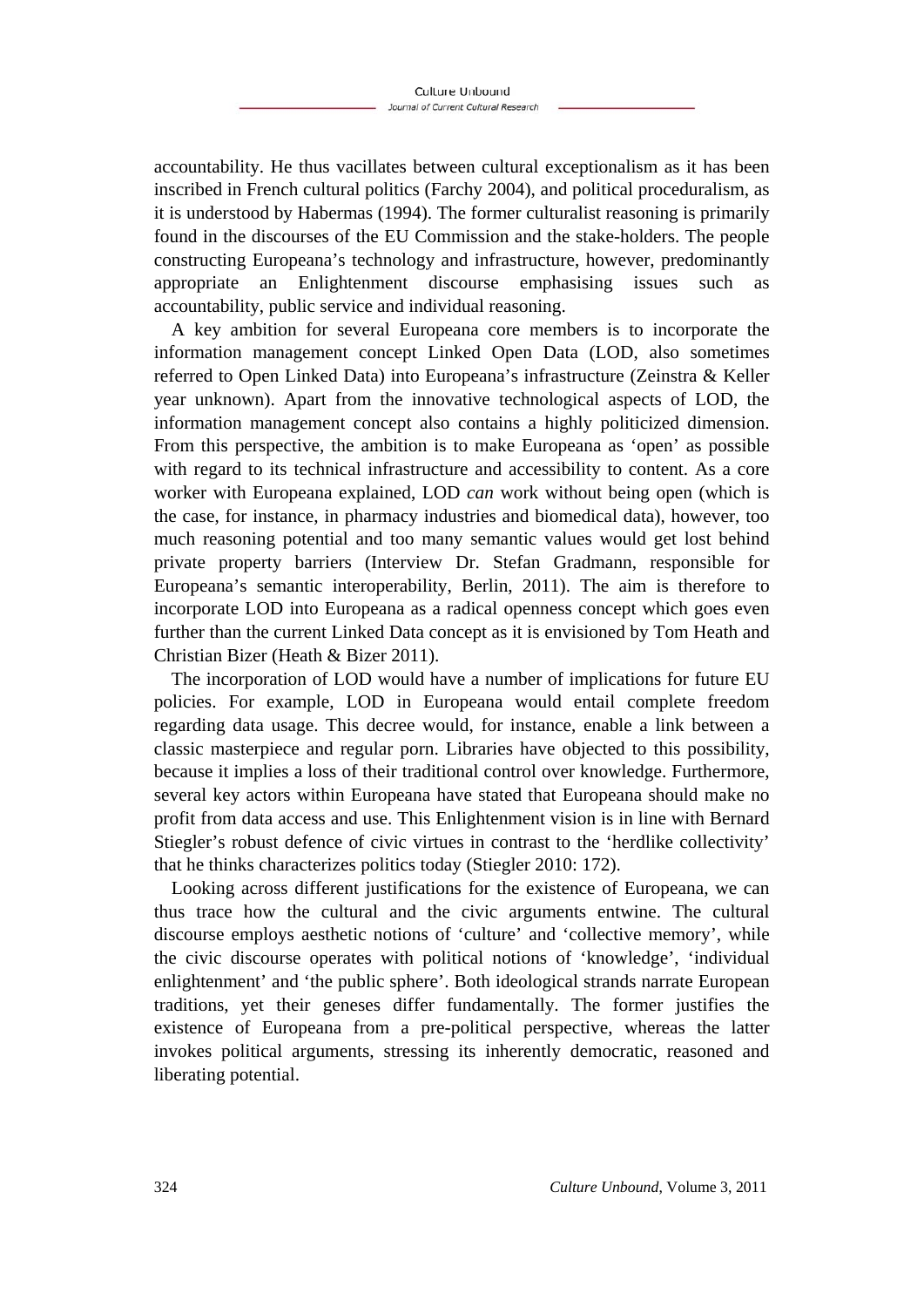### **The European Archive as Intellectual Property**

The cultural politics of Europeana are inherently linked to the issue of intellectual property rights, including the Anglo-American copyright and Continental author's rights. In fact, three discursive rationales can be identified in the process of selecting and making available information through Europeana: economic, political and cultural. These three rationales exist in a trialectic relationship: Europeana was discursively launched as a vehicle of European cultural identity (EUROPA: EUROPEANA: un voyage à travers la culture européenne 2008), but prior to that it was embedded as a central part of a larger digital strategy aimed at harmonizing copyright in the internal market (EUROPA: Commission launches five-year strategy to boost the digital economy 2005), which in turn linked to the politically motivated aim of becoming a unified key player in the governance of the Internet itself to ensure legal rights and promote accountability and transparency (EUROPA: The need for accountability in Internet governance 2010).

This means that even though the primary motivation of large-scale cultural digitization projects such as Europeana is formally about preservation and access, in reality it is just as much about intellectual property rights legislation. As most Western societies have moved into the so-called 'Knowledge Economy', Viviane Reding has argued that the main challenge for the digitization of cultural heritage today is the fragmented copyright legislation in the EU, which hinders free onlineaccessibility (EUROPA: The role of libraries in the information society 2005). She addressed what would soon become a core ambition for the EU Commission in the cultural realm: to harmonize several aspects of copyright legislation in the EU in order to facilitate EU's economic potential in the digital sphere. In the *Green Paper on Copyright in the Knowledge Economy* from 2008, which was partly motivated by the then-pending Google Books settlement, the Commission indicated that it was strongly considering the implementation of a European Union-wide legislative measure, especially with regard to legislation on the issue of Orphan Works (Copyright in the Knowledge Economy 2008).

There are many regulatory impracticalities connected to the diverse nature of continental intellectual property legislations, and the EU Commission's wish to harmonize European copyright legislation is in line with the emergence of a new 'supra-national regulatory environment' occupied with questions of economic and competition policy (Morley & Robins 1995: 176). However, a harmonization of intellectual property legislation is not merely a question of pragmatic procedures, it is also a matter of uniting the diverse epistemological differences that are at the heart of what at first glance seems merely to be a question of commercial policy (Roeder 1940; Bécourt 1990; Rosenmeier 2001; Hesse 2002; Lessig 2004; Mayer-Schönberger 2005)

Continental author's rights and Anglo-American copyright traditions reflect cultural values and norms, which in turn have implications for cultural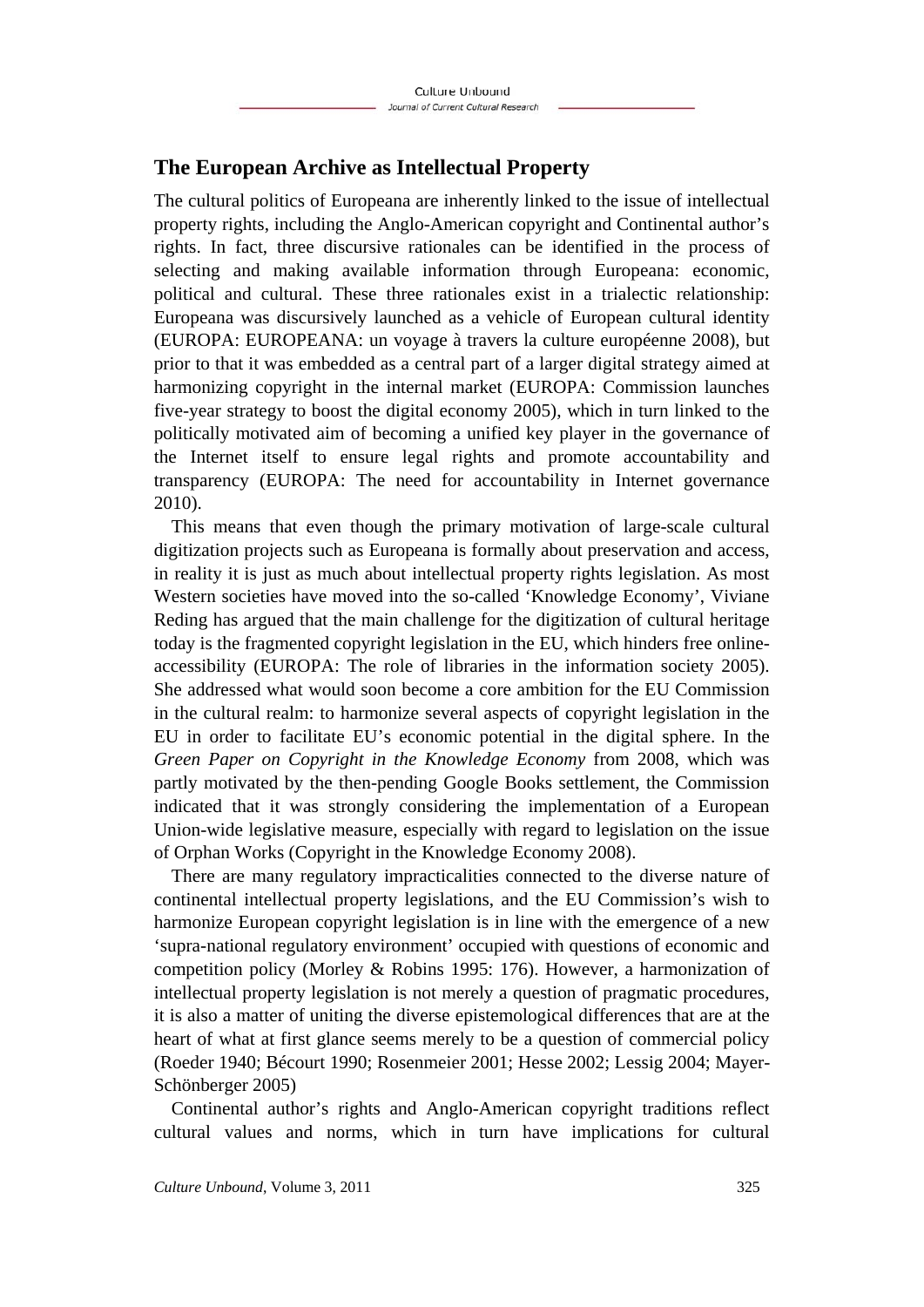expressions, productions and trade (Samuelson 1999). The Continental author's rights traditions have consequently had a great impact on aesthetic expressions we would categorize as distinctly 'European' (Teilmann-Lock 2009). Due to the cultural implications of the legal provision, Member States have long upheld the differences between the Continental author's rights legislation and the Anglo-American copyright legislation. This distinction also serves as foundation for the vehemence with which several Member States met the Google Books Settlement. France and Germany have been particularly outspoken in their opposition to the initial Settlement. Both countries have submitted *amicus curia* briefs to Second Circuit judge Denny Chin in which they argue against the inclusion of foreign authors in the lawsuit (Durantaye 2010/11). They have, moreover, both expressed their opposition to Google Books by bringing suits against Google Books for their scanning activities. In addition, both countries tried to exercise diplomatic pressure. Their efforts have resulted in a temporary stalling of the Google Books settlement after judge Chin rejected it in 2011. All of these measures have been thoroughly documented (Courant 2009; Darnton 2009; Hall 2009; O'Brien & Pfanner 2009; Pfanning 2011).

As Katharina De La Durantaye notes, however, it is a less known fact that the EU Commission's reaction differed from that of some of its Member States. Despite pressure from Member States such as France and Germany, the European Commission elected not to write an *amicus* brief on behalf of the EU in opposition to the original Settlement (Durantaye 2010/11). Instead the Commissioner Charlie McCreevy and Commissioner Reding stressed the necessity of, and potential for, public-private partnerships as a means to effect the digitization of books (EUROPA: It is time for Europe to turn over a new e-leaf on digital books and copyright 2009).

These public-private partnerships could consist of relatively conservative forms of cooperation, such as private sponsoring or payments from the private sector for links provided by Europeana, as well as of more far-reaching involvement of private parties that, according to the EU Commission, could go so far as turning the management of Europeana over to the private sector (Europeana: next steps 2009). In a similar vein, a report authored by a Comité de Sages set down by the EU Commission opened the door for public-private partnerships and also set a time frame for commercial exploitation:

It is logical that the private partner seeks a period of preferential use or commercial exploitation of the digitized assets in order to avoid free-rider behaviour of competitors. This period should allow the private partner to recoup its investment, but at the same time be limited in time in order to avoid creating a one-market player situation. For these reasons, the Comité set the maximum time of preferential use of material digitised in public-private partnerships at maximum 7 years. (The New Renaissance 2011: 39)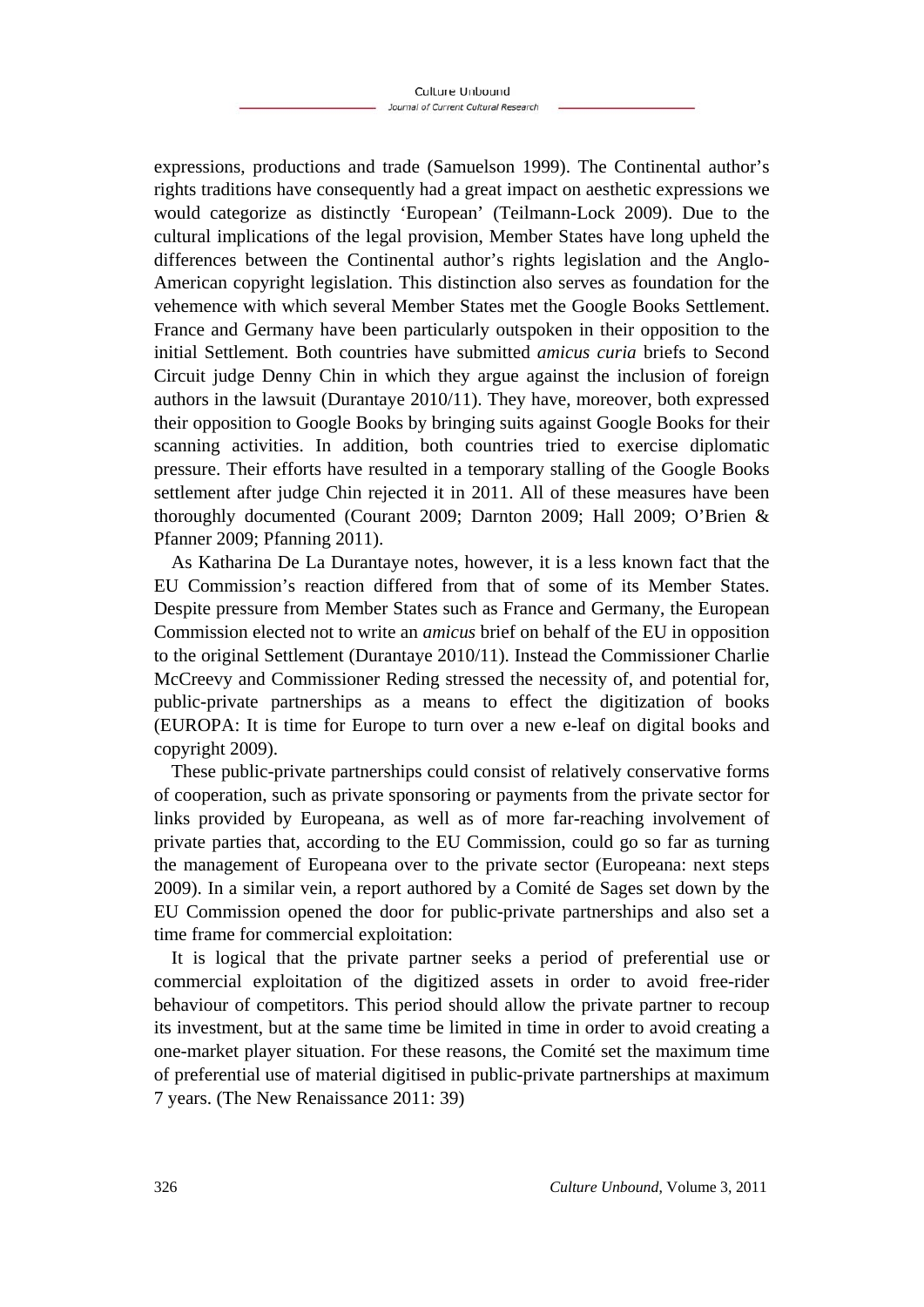These considerations stand in stark contrast to previous statements made by the EU Commission, which envisioned a bigger role for the public sector in the administration of Europeana (Digital Libraries: Recommendations and Challenges for the Future 2009: 7). Furthermore, they indicate that the EU Commission encourages horizontal transnational privatization initiatives that may go against the national cultural politics of the Member States. Coming back to the cultural nexus, this development might end up affecting the democratic potential of the public sphere and encroaching on the autonomy of science and culture as such. Several scholars have argued that public-private partnerships displace public accountability and that if this is true they should be conceived as incompatible with democratic accountability (Bourdieu 1998; Mörth 2009; Schinkel & Houdt 2010; Gammeltoft-Hansen 2011). Thus, privatization processes may erode the democratic potential of the public sphere in favour of the efficiency of the private sphere (Mörth 2009).

### **Europeana and Internet Governance**

The dominant issues of cultural content and its legal protection are also determining factors in what is now called Internet governance. Internet governance tackles central questions such as: who rules the Internet, in whose interests, by which mechanisms and for which purposes, including issues such as censorship, access and context (Lessig 1999; Bernstorff 2003; Mayer-Schönberger 2003). In 2009, the Internet Governance Forum identified key policy areas, including issues relating to the use of the Internet such as national policies and regulations and issues with wider impact than the Internet such as competition policy, privacy and Intellectual property rights (Internet Governance Forum: Creating Opportunities for All 2009). The EU Commission's role in the development of Internet governance has therefore been highly relevant for Europeana and vice versa. Europeana serves as a counter example to Google on several Internet governance issues such as privacy and intellectual property.

Due to the historical development of the Internet, the notion of Internet governance has only recently gained prominence. In its early years, the Internet was perceived as borderless and ownerless and these distinctive characteristics had wide theoretical consequences. The Internet put into question everything from geographical distances to notions of space, from legitimacy of law to state sovereignty, and from the location of power to potentials for political action (Branscomb 1996; Kittler 1999; Reidenberg 2002; Nye 2004; Dahlberg 2007). In short, the expansion of the Internet fuelled the notion of a space where normal forms of control, regulation and norms were taken up for renegotiation and in some cases elimination. It sometimes even echoed the discourse of the old West: a new frontier for people not comfortable with the constraints and rules governing the more physically felt analogue space.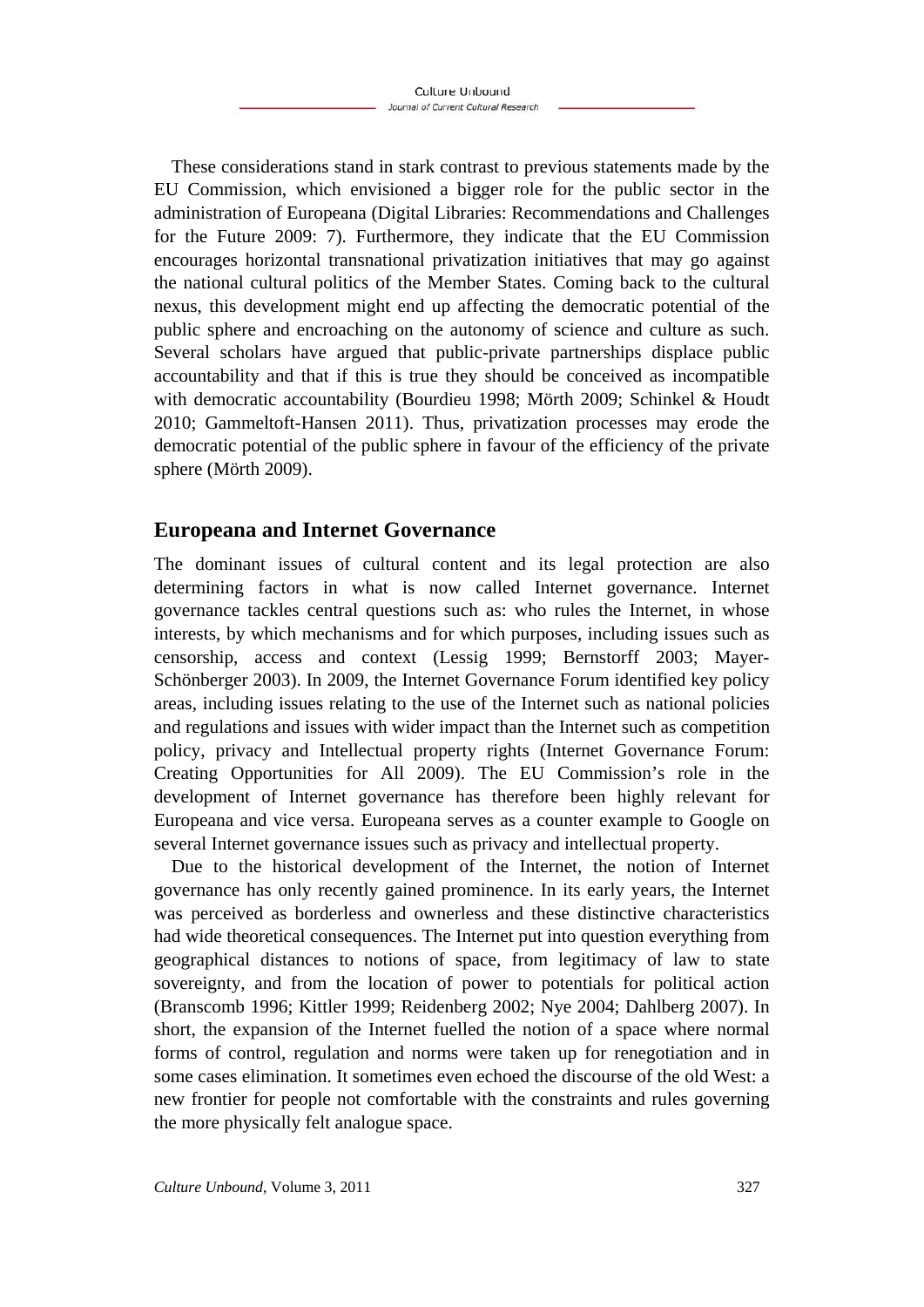This notion has since been challenged, however, by a sharp increase in walls and borders fencing in the supposed commons (Mayer-Schönberger 2003; Wu & Goldsmith 2006; Rogers 2008; Zittrain 2008). The enclosures have been erected on two levels: on the vertical level of states, and on the horizontal level of corporations (Wu 2010). The physical structures of the Internet that have always been the spine of the World Wide Web are beginning to emerge from below the 'Schein' like a skeleton supporting the body of bits and bytes that connects the world, reminding us that the Internet is as physical and fragile as anything else that exists in this world. As Manuel Castells (2009: 115-116) has noted in *Communication Power*: '… the Internet submits, as everything else in our world, to relentless pressure from two essential sources of domination that still loom over our existence: capital and the state.'

As a reaction to these developments, the EU Commission claimed a state-like responsibility in its negotiations on Internet governance (Internet Governance: the next steps 2009), expressing its will to achieve a vision similar to what Joseph Weiler (1997: 45) projected in an article several years before: 'The Internet in our vision is to serve as the true starting point for the emergence of a functioning deliberative political community, in other words a European polity cum civic society'. Weiler thus emphasized the civic potential in an EU polity context. Not long after Weiler's vision, the EU Commission began paying attention to the Internet. Until the second half of the 1990s, the Internet was almost an irrelevant issue in the plans of the EU Commission. This changed when the Internet started to develop from a research computer network into a universal infrastructure used for commercial, political and individual purposes (Leib 2002). The commercialization and securitization of the Internet thus transformed the Internet from a creative playground to a highly politicized realm. Today, Internet policy has become a vital plank of the EU Commission's information sector policies.

The governance of the Internet has hitherto divided the US and the EU on a range of issues, including privacy laws and the state's role in regulating the Internet. Shalini Venturelli has identified several overarching differences between the EU and the US Internet policies. Among other things, Shalini Venturelli (2002) has noted that the US is removing most constraints on vertical and horizontal consolidation of media, infrastructure, and information industries. Furthermore, the US is lifting most public interest, non-commercial obligations from the content industry, and from the cable and telecommunications infrastructure industries. In contrast to this, the EU's path to Internet regulation is more concerned with social models and political traditions of public service regulation. This is, among other things, reflected in higher levels of protection for individual citizens in cyberspace. Last but not least, the EU still places a strategic importance on the vertical issue of national identity and preservation of national culture as a fundamental matter of social solidarity, demonstrated in relatively higher levels of content regulation). These differences between European and US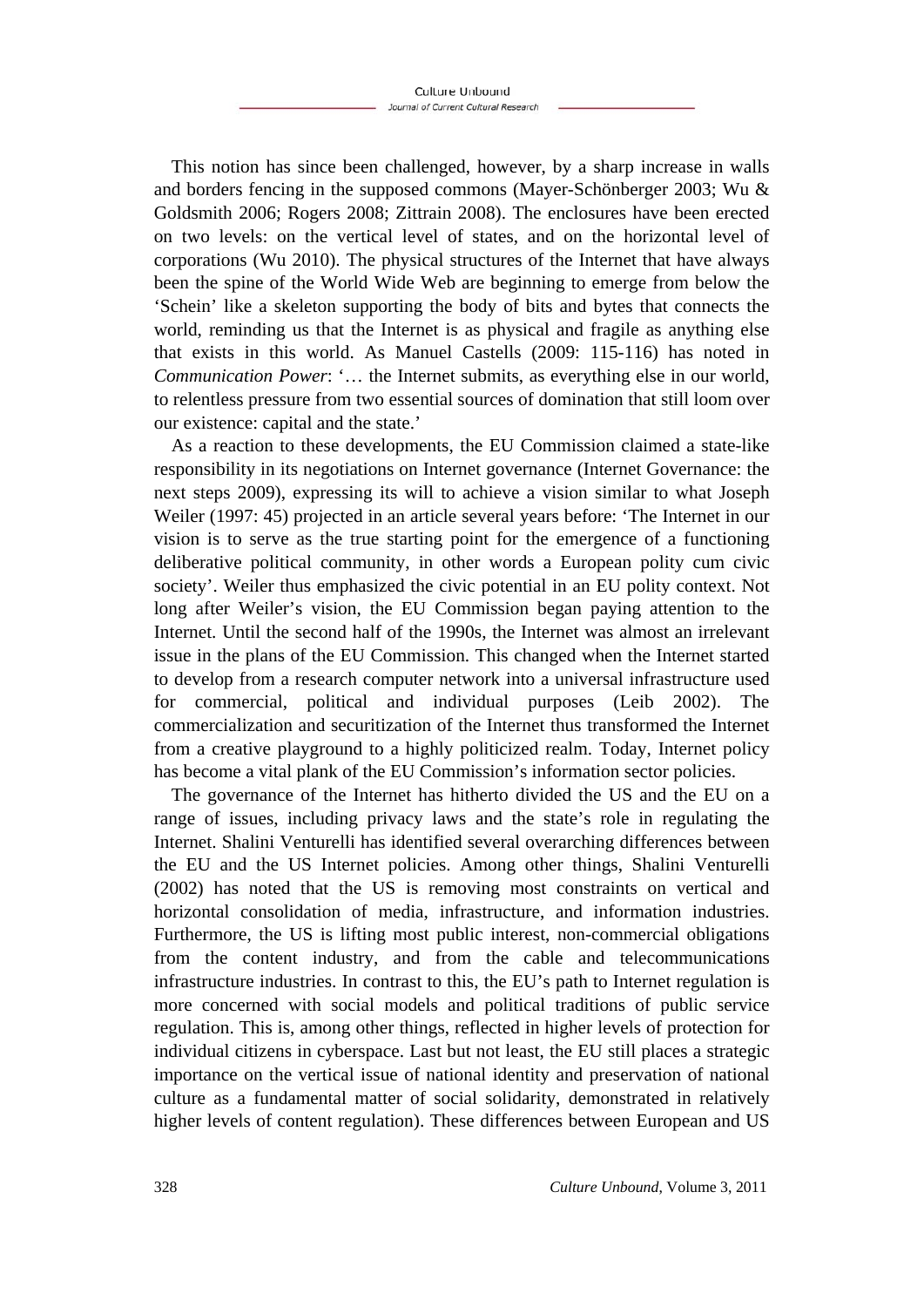governance objectives determine the shape and content of Europeana and Google respectively: they regulate content, they dictate the rights of the user and they provide the framework for the archives.

Needless to say, the emergence of a political arena on the Internet has resulted in ideological clashes between the EU and the US, particularly on the issue of public governance and privacy regulation. Thus the EU Justice Commissioner Reding has stated that:

The data revolution is putting individuals centre-stage when it comes to the "management" of their personal data. This requires a shift of focus for the policy makers … Internet users must have effective control of what they put online and be able to correct, withdraw or delete it at will. In the recent public consultation on the review of the data protection rules, we were told that there should be "a right to be forgotten". (EUROPA: Building Trust in Europe's Online Single Market 2010)

Reding's emphasis on the reader and the right to be forgotten addressed a contemporary problem in Internet governance (Mayer-Schönberger 2009). And it was immediately succeeded by several concrete clashes between the horizontal practices of Google and the vertical European privacy laws (Liguori & Santis 2011). That the EU asserted European privacy regulations on the Internet and that it maintained the necessity of public governance suggested that the EU upheld European governance traditions. However, a closer reading of the EU Commission's communication *Internet governance: the next steps* dilutes the strict distinction between private and public in its views on the various levels of Internet governance: 'Private-sector leadership and effective public policies are not mutually exclusive' (Internet Governance: the next steps 2009: 4). This weakening of the public-private distinction could lead to an opaque accountability policy, however. An example is the way the EU has delegated the responsibility of guarding the Internet against crime to private bodies.

The EU has thus put pressure on Internet service providers (ISPs) to enforce what could essentially be seen as the task of the EU. As a study by Christian Ahlert, Chris Marsden and Chester Yung (Ahlert, Marsden & Yung) has shown, the EU has been pressured by copyright holders and mounting concerns regarding the protection of minors from harmful content, child pornography and other worries about the abuse of the Internet. In practice, 'single points of content control', which are increasingly being used to remove content from the Internet, have been identified. The EU has thus realized that governing the Internet requires the services of an Internet Service Provider. And in contrast to the EU-US culture clash regarding privacy regulations, the EU and US strategies on this issue resemble each other: the state has granted genuine powers to private actors in what could be called 'delegated self-regulation'. The EU exerts its powers on ISP providers through the E-commerce Directive from 2000. However, the E-Commerce Directive does not provide any clear guidelines for ISP providers to distinguish between legal and illegal content (Nas 2003). Ahlert, Marsden and Yung (Ahlert, Marsden & Yung: 27) diagnose the situation as follows: 'Under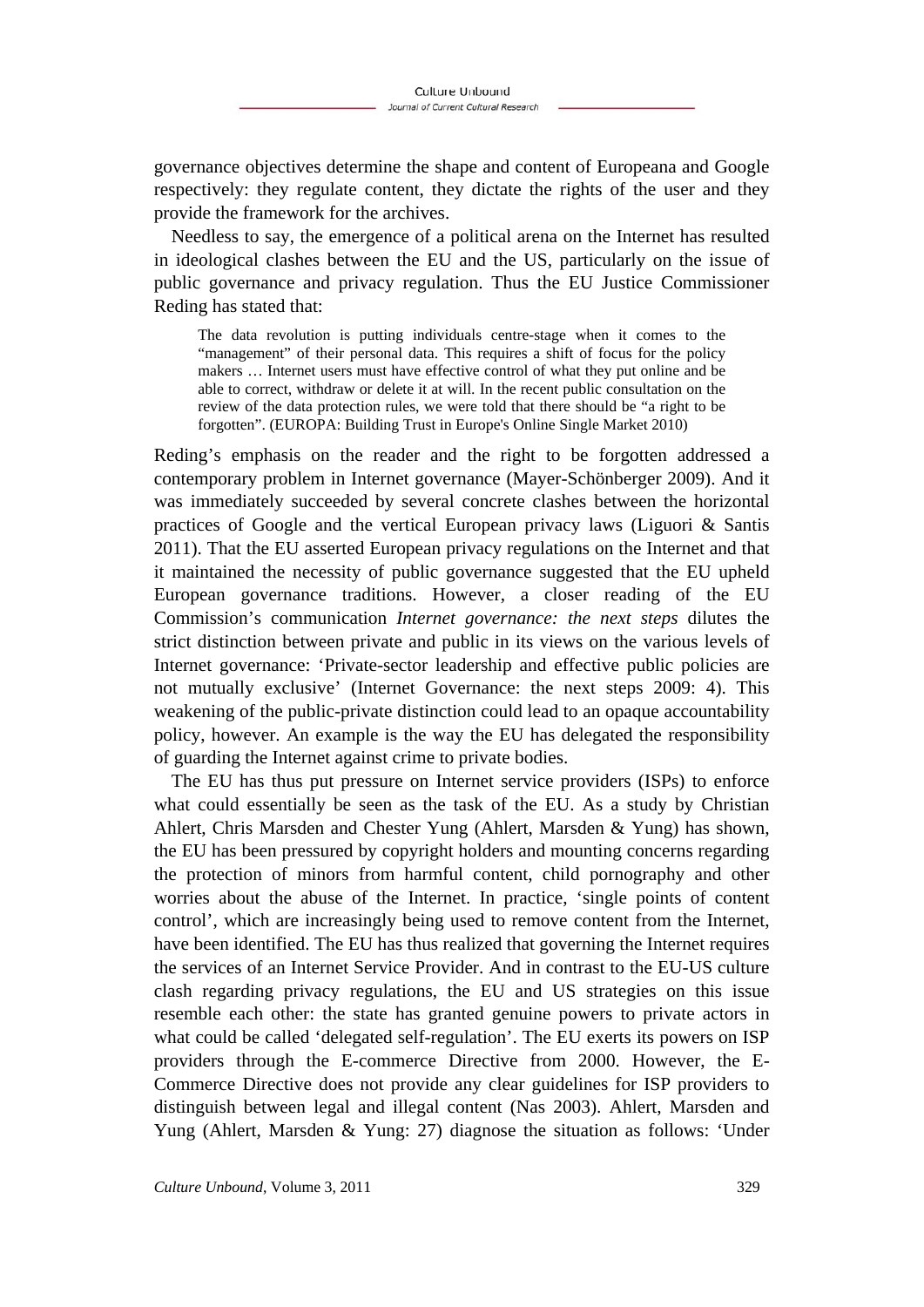this delegated (self)-regulatory regime the peculiar, technological architecture of the internet is utilized to induce technological control mechanisms by private parties, without duly considering their powers, interests and normative standards'. In principle, this situation could be seen as privatization of censorship, a development with huge implications for all cultural content on the Internet, both in terms of expression and access.

Taking the various Internet governance steps of the EU Commission into account, we can thus trace two corollaries in the European polity: on the one hand, a public reassertion with regard to the Internet and on the other hand an endorsement of privatization.

### **Conclusion**

Europeana's content and framework epitomize the way European cultural, economic, legal and political paradigms are increasingly being coupled with the ongoing techno-territorialisation of the Internet. Thus, three paradoxes stand out in the digital dimension of European cultural politics. First, the cultural politics of the EU Commission's seems to straddle the divide between cultural and civic concerns. Second, and following from the first, there is a semantic divide between technological and political discourses, with the former promoting Enlightenment politics and the latter invoking cultural cohesion. The inherently political nature of Europeana's procedural structure, which is intended to support individual Enlightenment, is rarely discussed in forums that exist outside the techenvironment. Instead the general public is left with the EU Commission's nebulous communitarian rhetoric. Third, the digitization of European cultural heritage elucidates the EU's contemporary cultural politics as a contradictory field of a discursive emphasis on the public sphere and public governance and a practical implementation of public-private partnerships and imposed delegation of governance to private intermediaries.

When vertical cultural politics go on-line, they are faced with the daunting task of dividing and conquering the networked WWW to assert their cultural boundaries, in line with what Richard Rogers (2008: 1) has called the 'revenge of the geography' in cyberspace. It is becoming clear, however, that these cultural boundaries are not immediately reconcilable with the increasing opacity of the WWW and knowledge politics as they are evolving on the Internet today. Europeana thus serves as a good example of how the EU Commission's policies have developed into a Janus-faced public administrator of civic and cultural values in the privatizing sphere of globalization.

The political paradoxes reflect underlying conflicts between the interrelated movements of neo-liberal, cultural and civic ideologies. Time will tell which of the ideologies will end up dominating the future development of the WWW and what implications it will have. At the moment, however, it seems certain that the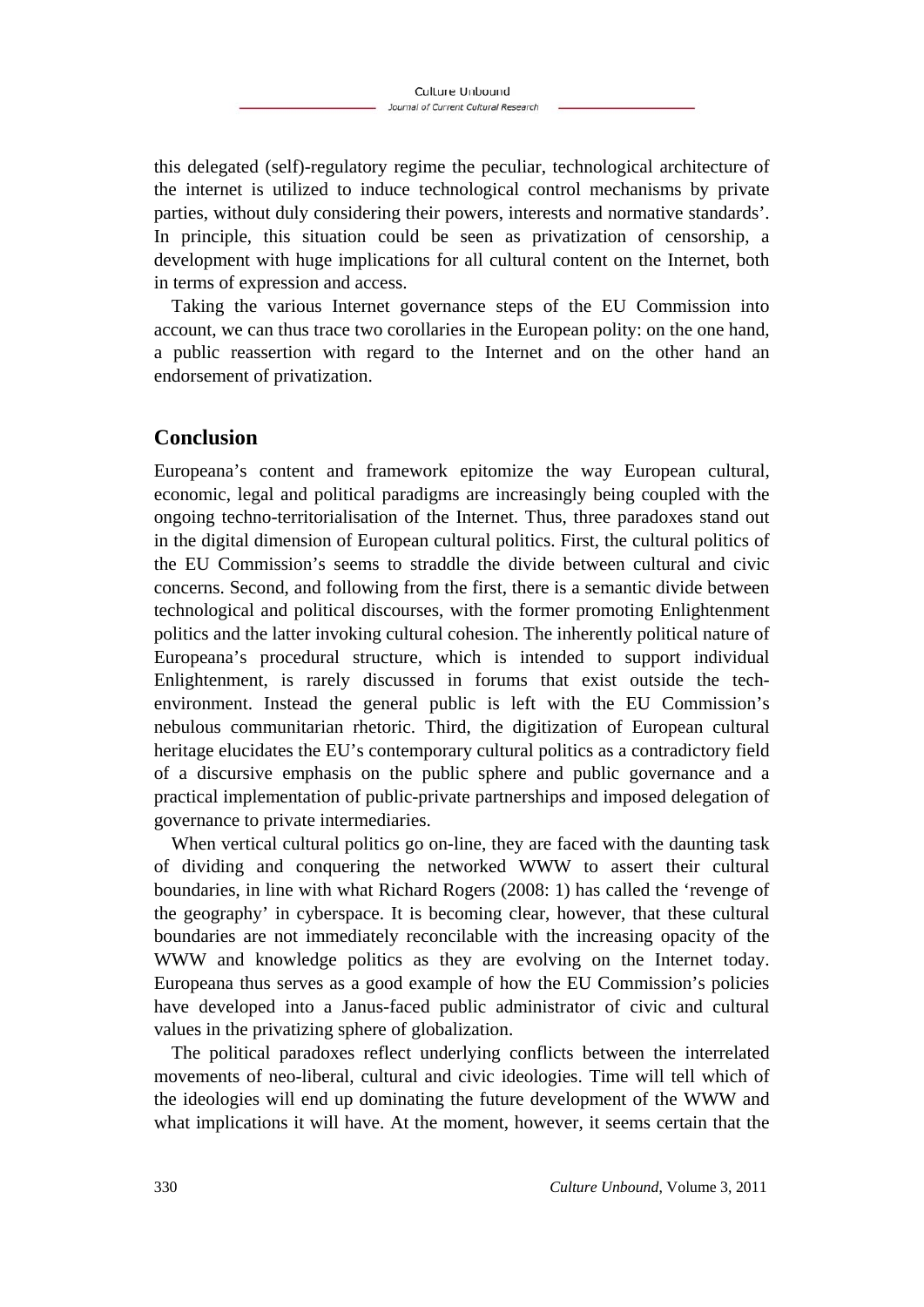EU's cultural territories are caving in under pressure from the transnational movements of the market. The progression so far reads as a European narrative without denouement. Instead, we are left with an open-ended question of how, and by whom, the autonomy of science and culture and the respect for basic civil rights will be upheld in Europe in the years to come.

**Nanna Thylstrup** is a PhD fellow at the University of Copenhagen and head of the international strategic research group *(Self)Censorship*. Her research focuses on cultural policy and cultural politics of the EU and in particular digitization and copyright of cultural heritage. She further works on censorship and selfcensorship, autonomy and the arts, and digital culture. She is currently a visiting fellow at Duke University and will take up a position as visiting fellow at Columbia University from 2012.

#### **Notes**

1

 As you emphasize, our libraries and our archives contain the memory of our European cultures and societies. The digitization of their collections - manuscripts, books, images and audio recordings – pose a cultural and economic challenge, to which it would be good if Europe responded in a concerted manner. (author's translation).

### **References**

- Abrams, Stephen, Patricia Cruse & John Kunze (2009): "Preservation Is Not a Place", *International Journal of Digital Curation* 4:1, 8-21.
- Ahlert, Christian, Chris Marsden & Chester Yung (year unknown): "How 'Liberty' Disappeared from Cyberspace: The Mystery Shopper Tests Internet Content Self-Regulation", http://pcmlp.socleg.ox.ac.uk/sites/pcmlp.socleg.ox.ac.uk/files/liberty.pdf. (accessed 11/08/10).
- Beale, Alison (1999): "Development and 'Desetatisation' in European Cultural Policy", *Media International Australia, Incorporating Culture & Policy,* 90:Feb, 91-105.
- Bécourt, Daniel (1990): "The French Revolution and Author's Rights: Towards a New Universalism", *Copyright Bulletin*, 14:4, 3-13.
- Belke, Ansgar & Friedrich Schneider (2006): "Privatization in Austria: Some Theoretical Reasons and Performance Measures", Marko Köthenbürger, Hans-Werner Sinn & John Whalley (eds): *Privatization Experiences in the EU*, Cambridge Massachussets MIT Press.
- Bernstorff, Jochen Von (2003): "Democratic Global Internet Regulation? Governance Networks, International Law and the Shadow of Hegemony", *European Law Journal* 9:4, 511-526.
- Boorsma, Peter B. (1998): "Privatizing the Muse 'and all that Jazz'", Peter B. Boorsma, Annemoon van Hemel & Niki van der Wielen (eds): *Privatization and Culture: Experiences in the Arts, Heritage and Cultural Industries in Europe*, Dordrecht, Kluwer Academic Publishing**:** 23-49.
- Bourdieu, Pierre (1998): *Acts of Resistance: Against the New Myths of Our Time*. Cambridge, UK, Polity Press.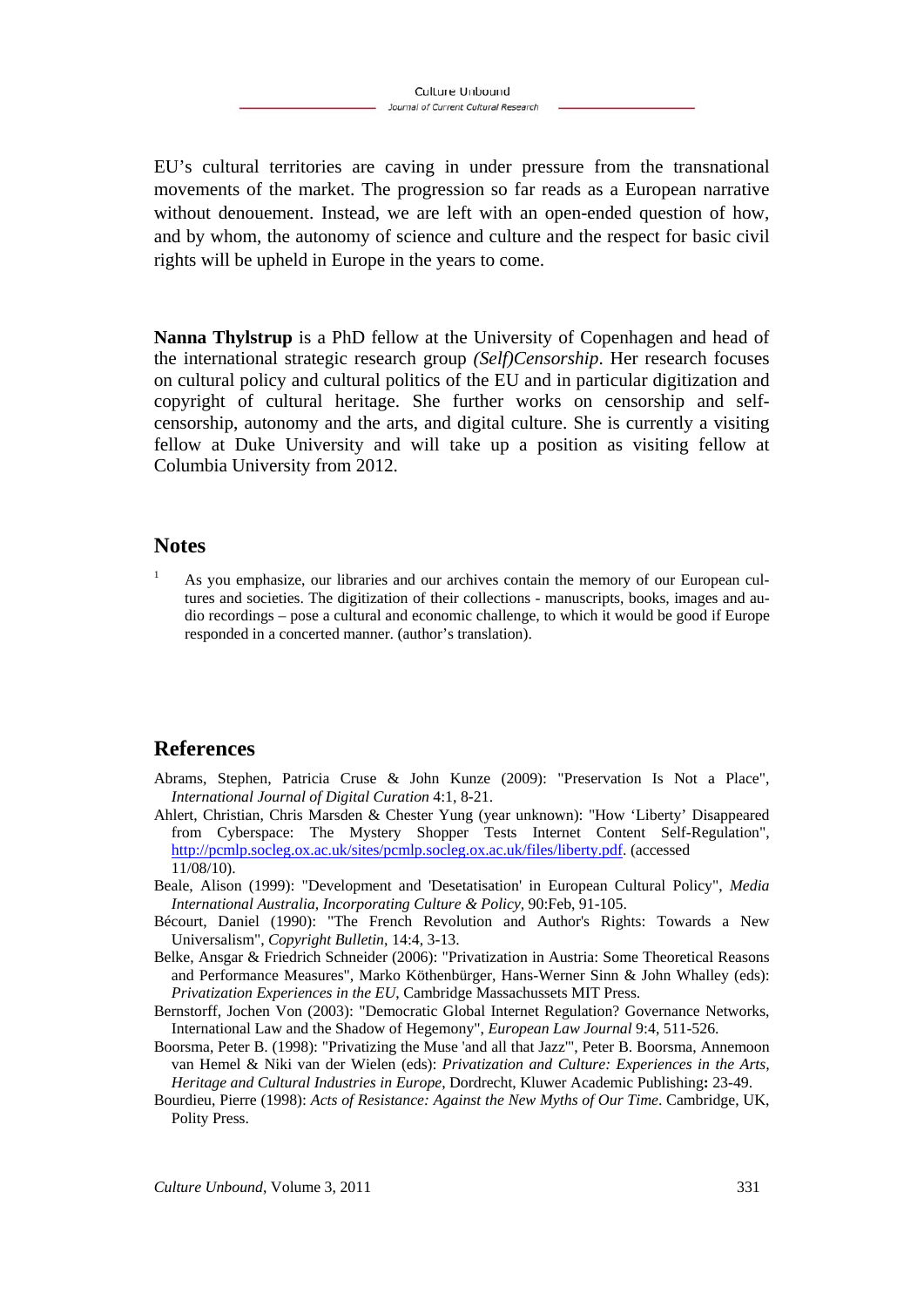- Branscomb, Anne Wells (1996): "Cyberspaces: Familiar Territory or Lawless Frontiers", *Journal of Computer-Mediated Communication* 2:2.
- Brown, Richard Harvey & Beth Davis-Brown (1998): "The Making of Memory: The Politics of Archives, Libraries and Museums in the Construction of National Consciousness", *History of the Human Sciences* 11:4, 17-32.
- Buchanan, Allen (1998): "What's so Special about Nations?", Jocelyne Couture, Kai Nielsen & Michel Seymour (eds): *Rethinking Nationalism*, Calgary, University of Calgary Press.
- Calhoun, Craig J. (1992): "Habermas and the Public Sphere", *Studies in Contemporary German Social Thought*, Cambridge, Mass., MIT Press.
- Castells, Manuel (2009): *Communication Power*, Oxford: New York, Oxford University Press.
- Concordia, Cesare, Stefan Gradmann & Sjoerd Siebinga (2009): "Not (just) a Repository, nor (just) a Digital Library, nor (just) a Portal: A Portrait of Europeana as an API", *International Federation of Library Associations and Institutions* 36:1, 61–69.
- Courant, Paul (2009): "Tome raider: A fuss over the internet search firm's effort to build a huge digital library", *The Economist*, 3 September 2009, http://www.economist.com/node/14376406, (accessed 11/08/10).
- Dahlberg, Lincoln (2007): "The Internet, Deliberative Democracy, and Power: Radicalizing the Public Sphere", *International Journal of Media and Cultural Politics* 3:1, 47-64.
- Darnton, Robert (2009): "Google and the New Digital Future", *N.Y. Review of Books*, 18 November 2009, http://www.nybooks.com/articles/archives/2009/dec/17/google-and-the-newdigital-future/?page=1, (accessed 11/08/10).
- Delanty, Gerard (1995): *Inventing Europe : Idea, Identity, Reality*, New York, St. Martin's Press. –––– (2000): "Social Integration and Europeanization: The Myth of Cultural Cohesion", *Yearbook* 
	- *of European Studies*, 14, 221-238.
- Derrida, Jacques (1996): *Archive Fever: A Freudian Impression*, Chicago, University of Chicago Press.
- Digital Libraries: Recommendations and Challenges for the Future (2009):

http://ec.europa.eu/information\_society/activities/digital\_libraries/doc/hleg/reports/hlg\_final\_re port09.pdf, (accessed 11/08/10).

- Durantaye, Katharina De La (2010/11): "H Is For Harmonization: The Google Book Search Settlement and Orphan Works Legislation in the European Union", *New York Law School Law Review*, 55:1, 157-173.
- Eriksen, Jens-Martin & Frederik Stjernfelt (2009): "Culturalism: Culture as Political Ideology.", Eurozine, http://www.eurozine.com/articles/2009-01-09-eriksenstjernfelt-en.html (accessed 11 /8/10).
- EUROPA: The Need for Accountability in Internet Governance (2010):
- http://europa.eu/rapid/pressReleasesAction.do?reference=SPEECH/10/323 (accessed 11/08/10). EUROPA: Building Trust in Europe's Online Single Market (2010):
- http://europa.eu/rapid/pressReleasesAction.do?reference=SPEECH/10/327, (accessed 11/08/10).
- EUROPA: It is Time for Europe to Turn Over a New E-leaf on Digital Books and Copyright (2009): http://europa.eu/rapid/pressReleasesAction.do?reference=MEMO/09/376&format= HTML&aged=0&language=EN&guiLanguage=fr (accessed 11/08/10).
- EUROPA: EUROPEANA: un voyage à travers la culture européenne (2008): http://europa.eu/rapid/pressReleasesAction.do?reference=SPEECH/08/633, (accessed 11/08/10).
- EUROPA: A Soul for Europe (2006): http://europa.eu/rapid/pressReleasesAction.do?reference =SPEECH/06/706&format=HTML&aged=1&language=EN&guiLanguage=en), (accessed 11/08/10).
- EUROPA: Commission Laucnhes Five-year Strategy to Boost the Digital Economy (2005): http://europa.eu/rapid/pressReleasesAction.do?reference=IP/05/643&format=HTML&aged=0& lan (accessed 11/08/10).
- EUROPA: Commission Unveils Plans for European Digital Libraries (2005): http://europa.eu/rapid/pressReleasesAction.do?reference=IP/05/1202&format=HTML&aged=0 &language=en&guiLanguage=en (accessed 11/08/10).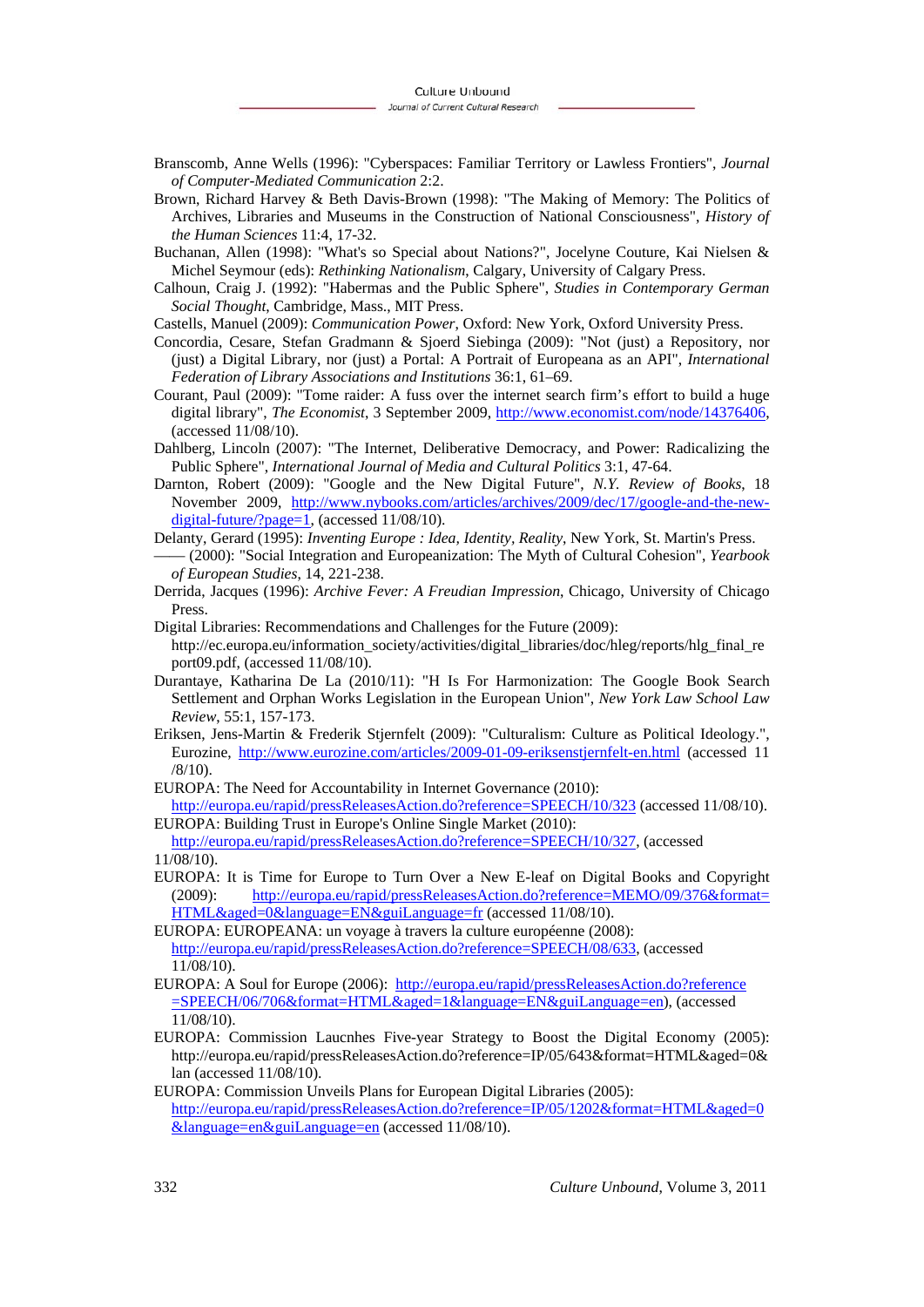- EUROPA: The Role of Libraries in the Information Society (2005), http://europa.eu/rapid/pressReleasesAction.do?reference=SPEECH/05/566, (accessed 11/08/10).
- European Commission Culture: Article 167 (2010): http://ec.europa.eu/culture/keydocuments/doc1841\_en.htm, (accessed 11/08/11).
- European Culture Portal:

http://ec.europa.eu/culture/portal/activities/heritage/cultural\_heritage\_vehic\_en.htm, (accessed 11/08/10).

Europeana - Next Steps (2009): http://eur-lex.europa.eu/LexUriServ/LexUriServ.do?uri= COM:2009:0440:FIN:en:PDF, (accessed 11/08/10).

Farchy, Joëlle (2004): "L'exception culturelle, combat d'arrière-garde?", *Quaderni*, 54, 67-79.

- Flanagan, Mary, Daniel C. Howe & Helen Nissenbaum (2008): "Embodying values in technology: Theory and Practice", Jeroen van der Hoven & John Weckert (eds): *Information Technology and Moral Philosophy*, Cambridge: Cambridge University Press.
- Galtung, Johan (1994): "The Emerging European Supernationalism", *International Journal of Sociology*, 24:2/3, 148-165.

Gammeltoft-Hansen, Thomas (2011): *Access to Asylum : International Refugee Law and the Globalisation of Migration Control*, Cambridge: Cambridge University Press.

- Gitelman, Lisa (2006): *Always Already New: Media, History and the Data of Culture*, Cambridge, Mass, MIT Press.
- Habermas, Jürgen (1994): "Three Normative Models of Democracy", *Constellations*, 1:1, 1-10.
- –––– (2005): "Equal Treatment of Cultures and the Limits of Postmodern Liberalism", *The Journal of Political Philosophy*, 13:1, 1-28.
- Habermas, Jürgen & Jacques Derrida (2003): "February 15, or what Binds Europeans Together: A Plea for a Common Foreign Policy, Beginning in the Core of Europe ", *Constellations*, 10:3, 291-297.
- Hajer, Maarten (2003): "Policy Without Polity? Policy Analysis and the Institutional Void", *Policy Sciences* 36, 175-195.
- Halbwachs, Maurice (1925): *Les cadres sociaux de la mémoire*, Paris, F. Alcan.
- Hall, Ben (2009): "Paris Court to Hear Case on Google Books", *Financial Times*, 24 September 2009, http://www.ft.com/intl/cms/s/0/5f377278-a869-11de-9242-00144feabdc0.html#axzz1 W8Vk3a1W (accessed 11/08/10).
- Heath, Tom & Christian Bizer (2011): *Linked Data: Evolving the Web into a Global Data Space*, Morgan & Claypool.
- Hesse, Carla (2002): "Intellectual property, 700 B.C.—A.D.2000: An Idea in the Balance", *Daedalus*, 131:2, 26-45.
- Hix, Simon (1998): "The Study of the European Union II: The "New Governance" Agenda and Its Rival", *Journal of European Public Policy*, 5:1, 38–65.
- Hooghe, Liesbet & Neill Nugent (2006): The Commission's Services, John Peterson & Michael Shackleton (eds): *The institutions of the European Union*, Oxford: Oxford University Press.
- Huyssen, Andreas (2003): *Present pasts : urban palimpsests and the politics of memory*, Stanford, California: Stanford University Press.
- i20S10: digital libraries (2005): http://eur-lex.europa.eu/LexUriServ/LexUriServ.do?uri=COM: 2005:0465:FIN:EN:HTML, (accessed 11/08/10).

Internet Governance Forum: Creating Opportunities for All (2009): http://www.ifap.ru/library/book481.pdf, (accessed 11/08/10).

Internet Governance: The Next Steps (2009): http://eur-

lex.europa.eu/LexUriServ/LexUriServ.do?uri=COM:2009:0277:FIN:EN:PDF, (accessed 11/08/10).

Jeanneney, Jean-Noël (2007): *Google and the Myth of Universal Knowledge* Chicago, The University of Chicago Press.

Jeffries, Stuart (2010): "A Rare Interview with Jürgen Habermas", *Financial Times*, 30 April 2010: http://www.ft.com/cms/s/0/eda3bcd8-5327-11df-813e-00144feab49a.html#axzz1W7sRPF3F (accessed 11/8/10).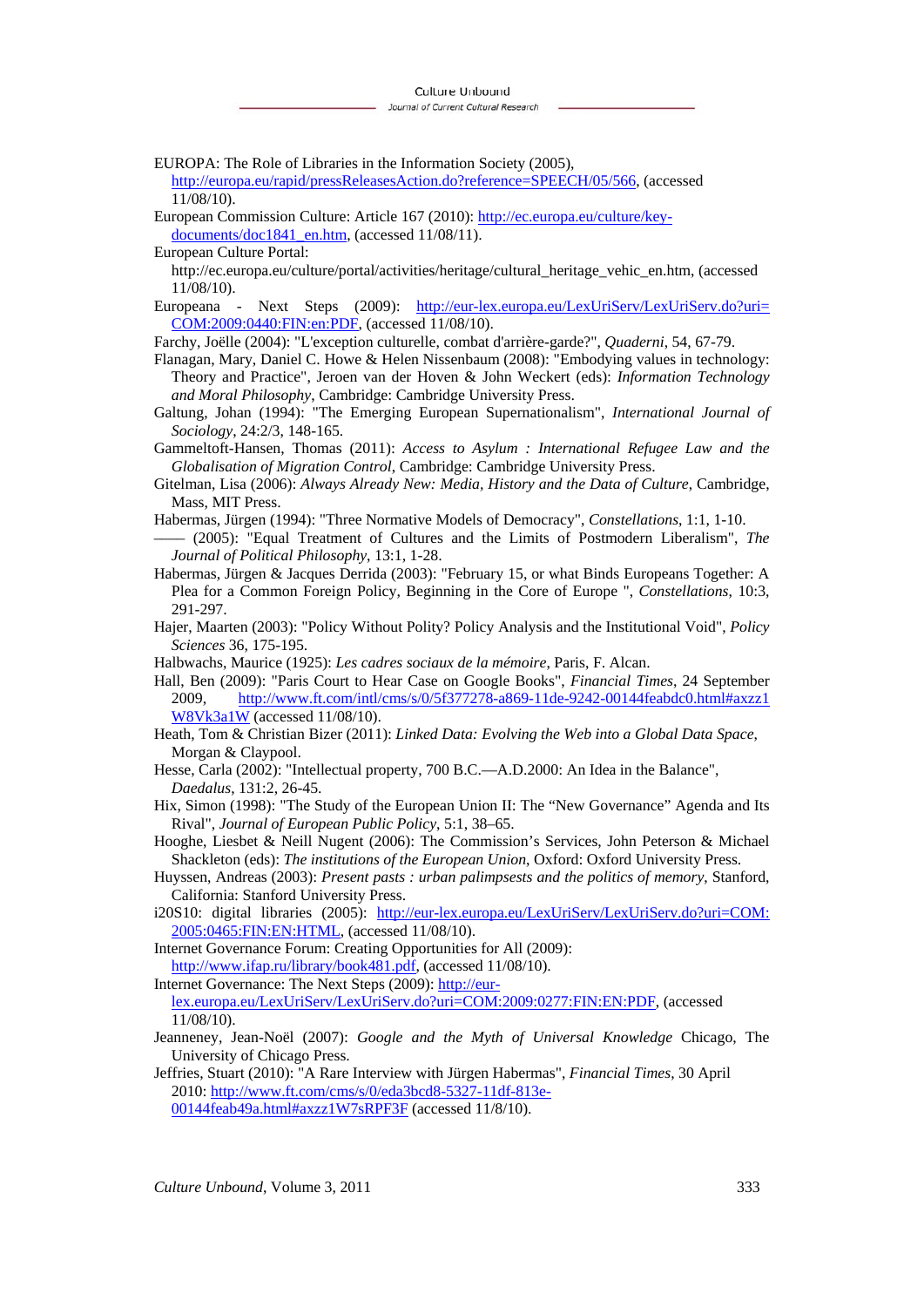- Kaufmann, Therese & Gerald Raunig (2002): "Identity Matters: On European Cultural Policy", http://eipcp.net/policies/aecp/kaufmannraunig/en, (accessed 11/8/10).
- Kittler, Friedrich A. (1999): *Gramophone, Film, Typewriter*, Stanford, California: Stanford University Press.
- Knowledge in the Knowledge Economy (2008):

http://ec.europa.eu/internal\_market/copyright/docs/copyright-infso/greenpaper\_en.pdf, (accessed 11/08/10).

- Knill, Christoph & Dirk Lehmkuhl (2002): "The National Impact of European Union Regulatory Policy: Three Europeanization Mechanisms", *European Journal of Political Research*, 41, 255– 280.
- Kreis, Georg (2006): *Welche Demokratie braucht Europa. Was ist europäisch? Die Vielfalt von Gedächtnissen oder die Eindeutigkeit von europäischen Werten*, Wien, Österreichische Akademie der Wissenschaften.
- ------ (1989): *Liberalism, Community, and Culture*, Oxford: Oxford University Press.
- Kymlicka, Will (1997): *States, Nations and Cultures*, Assen: Van Gorcum.
- Latour, Bruno (1992): "Where are the Missing Masses? The Sociology of a Few Mundane Artifacts", Wiebe E. Bijker & John Law (eds): *Shaping Technology/Building Society : Studies in Sociotechnical Change*, Cambridge, Mass., MIT Press.
- Leib, Volker (2002): "ICANN EU can't: Internet Governance and Europe's Role in the Formation of the Internet Corporation for Assigned Names and Numbers (ICANN)", *Telematics and Informatics*, 19, 159–171.
- –––– (1999): "Open Code and Open Societies: Values of Internet Governance", *Sibley Lecture*, Athens, Georgia, University of Georgia**:** 1-21.
- Lessig, Lawrence (2004): *Free Culture: How Big Media Uses Technology and the Law to Lock Down Culture and Control Creativity*, New York, Penguin Press.
- Letter from Commission President Barroso (2005): http://ec.europa.eu/information\_society/activities/digital\_libraries/doc/letter\_2/index\_en.htm, (accessed 11/8/10).
- Liguori, Laura & Federica de Santis (2011): "The 'Right to be Forgotten': Privacy and Online News", *Media Laws*, 18 February 2011: http://www.medialaws.eu/the-"right-to-be-forgotten" privacy-and-online-news/, (accessed 11/8/10).
- MacCormick, Neil (1997): "Democracy, Subsidiarity, and Citizenship in the 'European Commonwealth", *Law and Philosophy* 16:4, 331-356.
- Margalit, Avishai & Joseph Raz (1995): National Self-Determination, Will Kymlicka (ed): *The rights of minority cultures*, Oxford: Oxford University Press**:** 79-92.
- –––– (2003): "The Shape of Governance: Analyzing the World of Internet Regulation", *Virginia Journal of International Law*, 43, 1-80.
- –––– (2005): "In Search of the Story: Narratives of Intellectual Property", *Virginia Journal of Law & Technology*, 10:11, 1-19.
- Mayer-Schönberger, Viktor (2009): *Delete: The Virtue of Forgetting in the Digital Age*, Princeton, New Jersey, Princeton University Press.
- McCrary, Quincy (2011): "The Political Nature of Digital Cultural Heritage", *Liber Quarterly*, 20:3/4, 357-368.
- Morley, David & Kevin Robins (1995): *Spaces of Identity : Global Media, Electronic Landscapes and Cultural Boundaries*, London, Routledge.
- Myerson, George (1998): "The Electronic Archive", *History of the Human Sciences*, 11:4, 85-101.
- Müller, Jan-Werner (2007): *Constitutional Patriotism*, Princeton, New Jersey, Princeton University Press.
- Mörth, Ulrika (2009). "The Market Turn in EU Governance—The Emergence of Public–Private Collaboration", *Governance: An International Journal of Policy, Administration, and Institutions*, 22:1, 99–120.
- Nas, Sjoera (2003): "The Future of Freedom of Expression Online: Why ISP Self-Regulation is a Bad Idea", Christiane Hardy & Christian Möller (eds): *Spreading the Word on the Internet: 16 Answers to 4 Questions*, Vienna, OSCE**:** 165-173.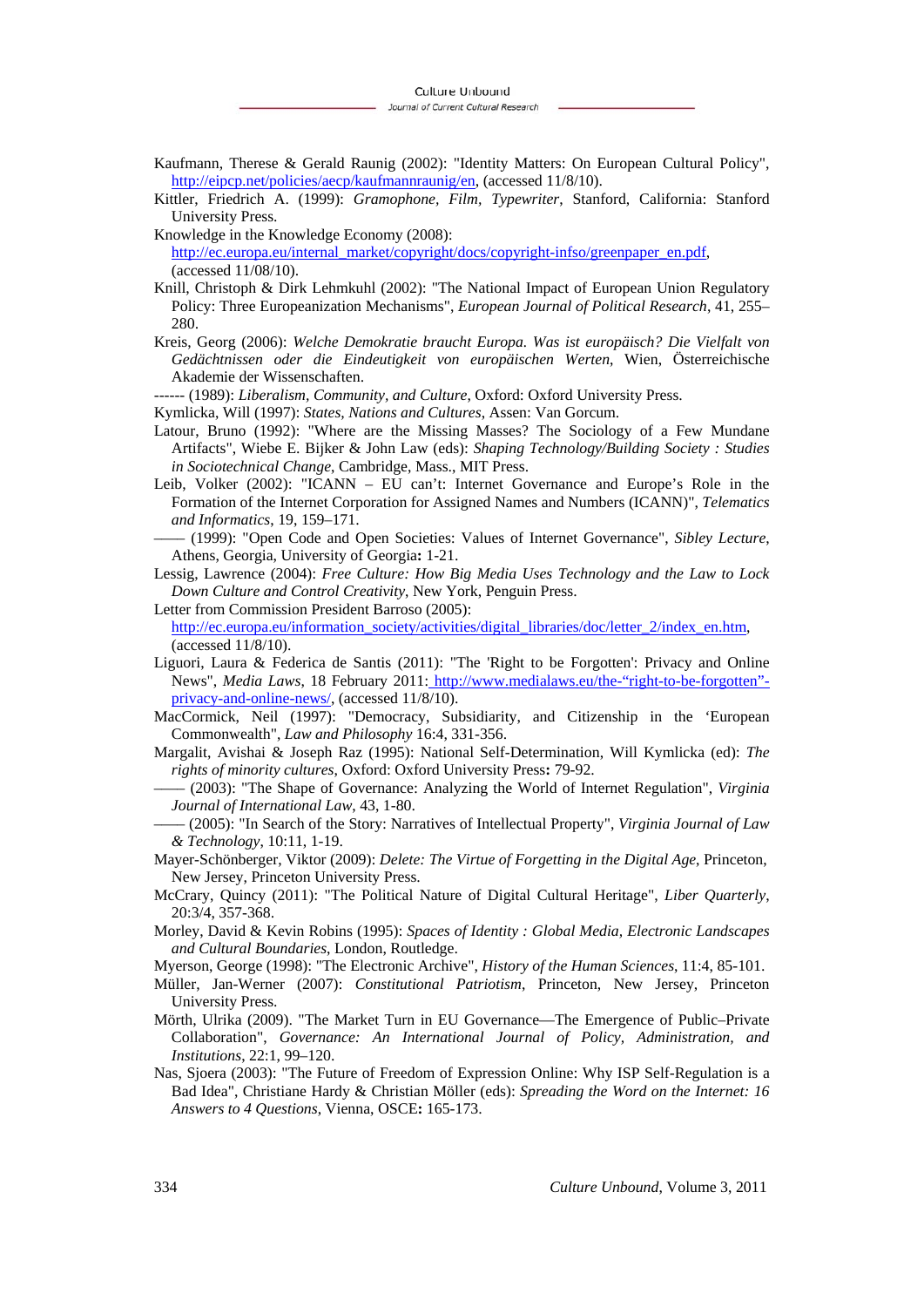- Nye, Joseph S. (2004): *Power in the Global Information Age : From Realism to Globalization*, London, New York, Routledge.
- O'Brien, Kevin & Eric Pfanner (2009): "European Opposition Mounts Against Google's Selling Digitized Books", *N.Y. Times*, 23 August 2009:

http://www.nytimes.com/2009/08/24/technology/internet/24books.html (accessed 11/08/10).

- Pantel, Melissa (1999): "Unity-In-Diversity: Cultural Policy and EU Legitimacy", Thomas F. Banchoff and Mitchell P. Smith (eds): *Legitimacy and the European Union: The Contested Polity*, London, Routledge**:** 46-66.
- Pfanning, Eric: "After Much Ado, a Google Book Deal in France", N.Y. Times 7 August 2011, http://www.nytimes.com/2011/08/08/technology/internet/after-much-ado-a-google-book-dealin-france.html, (accessed 11/8/10).
- Pietersee, Jan Nederveen (1999). "Europe, Traveling Light: Europeanization and Globalization", *The European Legacy*, 4:3, 3-17.

Reidenberg, Joel R. (2002): "Yahoo and Democracy on the Internet", *Jurimetrics* 42, 2002.

- Roeder, Martin A. (1940): "The Doctrine of Moral Right: A Study in the Law of Artists, Authors and Creators", *Harvard Law Review*, 53, 554-578.
- Rogers, Richard (2008): "The Politics of Web Space", http://www.govcom.org/publications/full\_list/rogers\_politics\_web\_space\_2008\_pre.pdf, (accessed 11/8/10).
- Rosenmeier, Morten (2001): *Værkslæren i ophavsretten*, Copenhagen, Jurist- og Økonomforbundets Forlag.
- Samuelson, Pamela (1999): "Implications of the Agreement on Trade Related Aspects of Intellectual Property Rights for Cultural Dimensions of National Copyright Laws", *Journal of Cultural Economics*, 23:1-2, 95-107.
- Schinkel, Willem & Friso van Houdt (2010): "The Double Helix of Cultural Assimilationism and Neo-liberalism: Citizenship in Contemporary Governmentality", *The British Journal of Sociology*, 61:4, 696-715.
- Schmitt, Carina (2011): "What Drives the Diffusion of Privatization Policy? Evidence from the Telecommunications Sector", *Journal of Public Policy*, 31:1, 95-117.
- Shore, Cris (2000): *Building Europe : The Cultural Politics of European Integration*. London, Routledge.
- Shore, Cris (1993): "Inventing ''People's Europe': Critical Approaches to European Community 'Cultural Policy", *Man. Journal of the Royal Anthropological Institute*, 28:4, 779-800.
- Smith, Anthony D. (1992): "National Identity and the Idea of European Unity.", *International Affairs*, 68:1, 55-76.
- Smithuijsen, Cas (1998): "De-monopolizing Culture: Privatisation and Culture in 23 European countries", Peter B. Boorsma, Annemoon van Hemel and Niki van der Wielen (eds): *Privatization and Culture: Experiences in the Arts, Heritage and Cultural Industries in Europe*. Dordrecht, Kluwer Academic Publishers**:** 82-95.
- Staiger, Uta (2009): "New Agendas? Culture and Citizenship in EU policy", *International Journal of Cultural Policy*, 15:1, 1-16.

Stiegler, Bernard (2010): "Le Mépris - Contempt.", *TeamWork network*,

http://www.cultureactioneurope.org/component/content/article/548-le-mepris-contempt?lang=en, (accessed 11/8/10).

- Stiegler, Bernard (2010): "Telecracy Against Democracy", *Cultural Politics*, 6:2, 171-180.
- Stiegler, Bernard & Jean-Marc Adolphe (2005): *Constituer l'Europe*. Paris, Galilée.
- Taylor, Charles (2004): *Modern Social Imaginaries*, Durham, North Carolina: Duke University **Press**
- Taylor, Charles & Amy Gutmann (1994): *Multiculturalism, Examining the Politics of Recognition*, Princeton, N.J., Princeton University Press.
- Teilmann-Lock, Stine (2009): *British and French Copyright: A Historical Study of Aesthetic Implications*, Copenhagen, Djoef.
- The New Renaissance (2011):

http://ec.europa.eu/information\_society/activities/digital\_libraries/doc/refgroup/final\_report\_cds .pdf, (accessed 11/08/10).